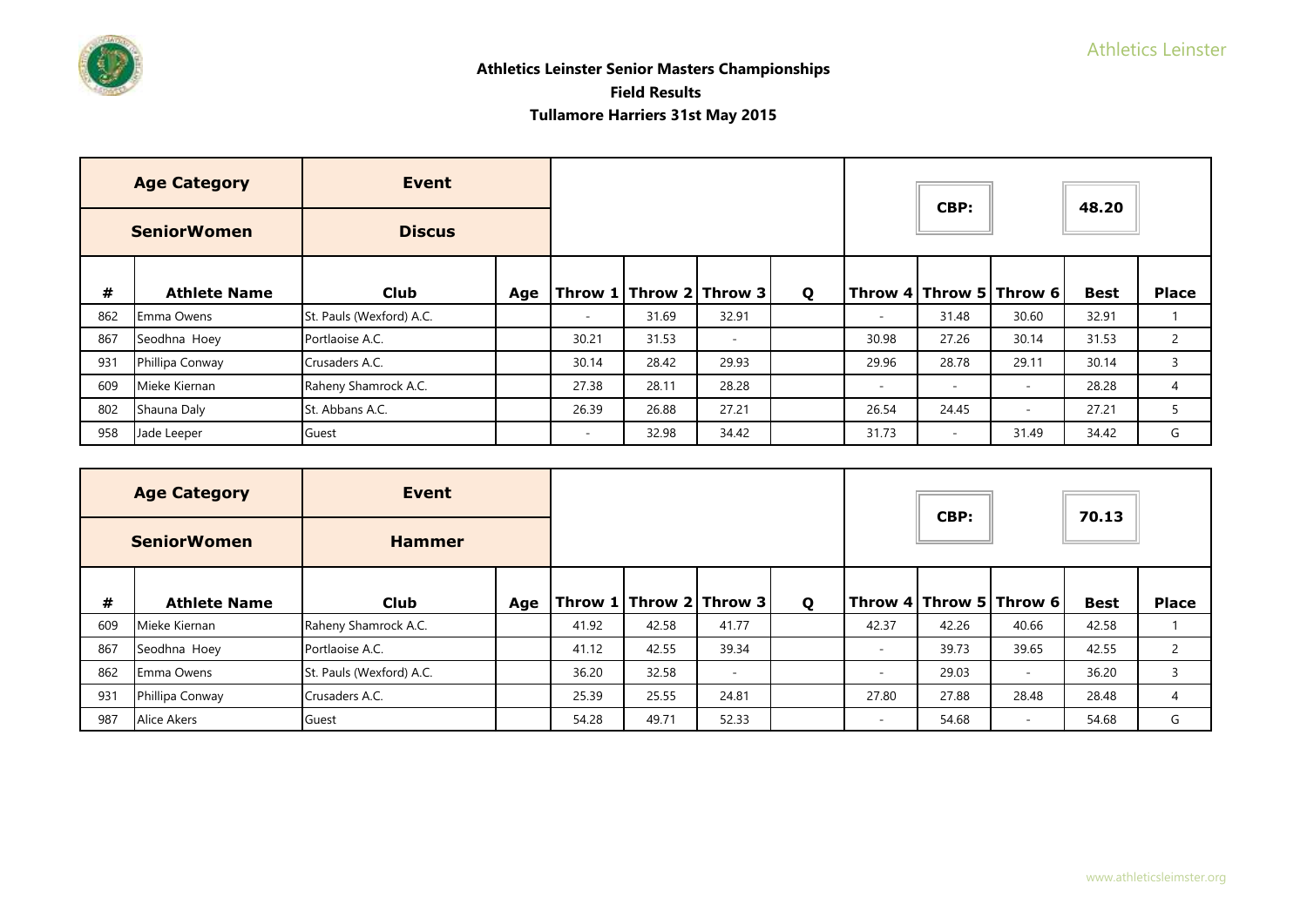

# **Athletics Leinster Senior Masters Championships Field Results Tullamore Harriers 31st May 2015**

|     | <b>Age Category</b> | Event             |     |       |       |                                 |   |       | CBP: |                         | 46.59       |              |
|-----|---------------------|-------------------|-----|-------|-------|---------------------------------|---|-------|------|-------------------------|-------------|--------------|
|     | <b>SeniorWomen</b>  | <b>Javelin</b>    |     |       |       |                                 |   |       |      |                         |             |              |
| #   | <b>Athlete Name</b> | <b>Club</b>       | Age |       |       | $ $ Throw 1   Throw 2   Throw 3 | Q |       |      | Throw 4 Throw 5 Throw 6 | <b>Best</b> | <b>Place</b> |
| 711 | Elaine Corrigan     | Naas A.C.         |     | 27.60 | 25.20 | $\sim$                          |   | 25.83 | ۰    | 24.64                   | 27.60       |              |
| 669 | Emma Fenlon         | St. Joseph's A.C. |     | 17.69 | 19.89 | 17.58                           |   |       |      |                         | 19.89       |              |

|     | <b>Age Category</b> | <b>Event</b>     |     |          |               |        |   |        | CBP:   |        | 6.03        |              |
|-----|---------------------|------------------|-----|----------|---------------|--------|---|--------|--------|--------|-------------|--------------|
|     | <b>SeniorWomen</b>  | <b>Long Jump</b> |     |          |               |        |   |        |        |        |             |              |
| #   | <b>Athlete Name</b> | <b>Club</b>      | Age | Jump 1   | Jump $2 \mid$ | Jump 3 | Q | Jump 4 | Jump 5 | Jump 6 | <b>Best</b> | <b>Place</b> |
| 764 | Sarah Mc Carthy     | Mid Sutton A.C.  |     | 5.71     | 5.95          | 5.85   |   | 5.98   | 5.96   | 6.16   | 6.16        |              |
| 787 | Vivian Fleischer    | Celbridge A.C.   |     | $\equiv$ | 5.32          | 4.92   |   |        | 5.40   | 5.34   | 5.40        | $\mathbf{2}$ |
| 892 | Karen Blaney        | Navan A.C.       |     | ۰        | 5.23          | 4.91   |   | 5.07   | $\sim$ | 5.17   | 5.23        | 3            |
| 805 | Laura Quigley       | Celbridge A.C.   |     | 4.69     | 4.62          | 4.41   |   | 4.45   | 4.60   | $\sim$ | 4.69        | 4            |

|     | <b>Age Category</b>                    | Event             |     |       |       |                             |   |       | CBP:  |                             | 15.16       |              |
|-----|----------------------------------------|-------------------|-----|-------|-------|-----------------------------|---|-------|-------|-----------------------------|-------------|--------------|
|     | <b>Shot Putt</b><br><b>SeniorWomen</b> |                   |     |       |       |                             |   |       |       |                             |             |              |
| #   | <b>Athlete Name</b>                    | <b>Club</b>       | Age |       |       | Throw 1   Throw 2   Throw 3 | Q |       |       | Throw 4   Throw 5   Throw 6 | <b>Best</b> | <b>Place</b> |
| 669 | Emma Fenlon                            | St. Joseph's A.C. |     | 10.52 | 10.29 | 10.29                       |   | 10.04 | 10.15 | 10.26                       | 10.52       |              |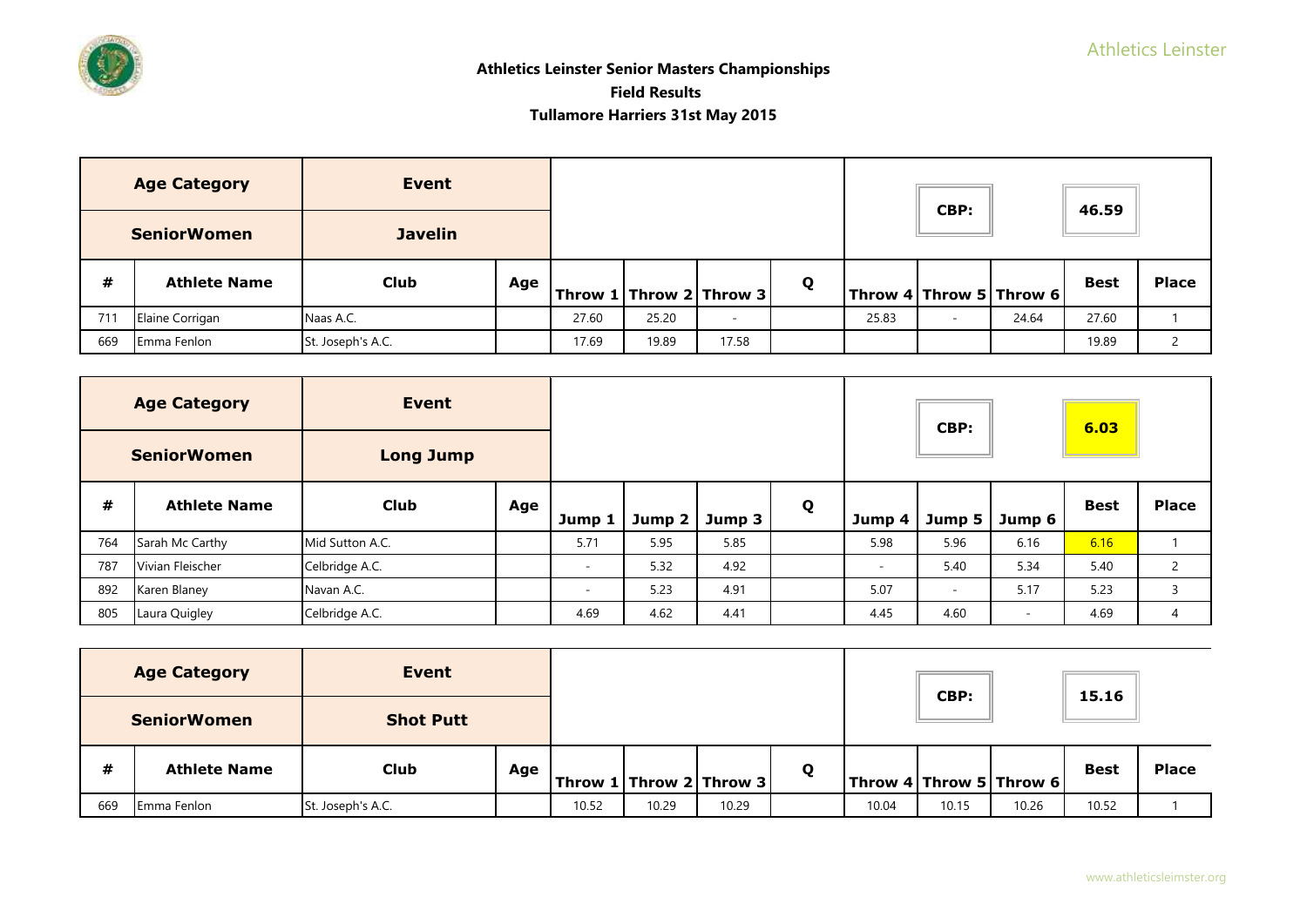

|     | <b>Age Category</b><br><b>SeniorWomen</b> | <b>Event</b><br><b>Triple Jump</b> |     |        |               |        |   |        | CBP:   |        | 12.57       |              |
|-----|-------------------------------------------|------------------------------------|-----|--------|---------------|--------|---|--------|--------|--------|-------------|--------------|
|     |                                           |                                    |     |        |               |        |   |        |        |        |             |              |
| #   | <b>Athlete Name</b>                       | <b>Club</b>                        | Age | Jump 1 | Jump $2 \mid$ | Jump 3 | Q | Jump 4 | Jump 5 | Jump 6 | <b>Best</b> | <b>Place</b> |
| 787 | Vivian Fleischer                          | Celbridge A.C.                     |     | 10.82  | 11.01         | 11.42  |   | 11.32  | 11.42  | 11.52  | 11.52       |              |
| 830 | Sinead Leavy                              | Le Cheile A.C.                     |     | 7.58   | 7.93          | 8.01   |   | 7.99   | 8.24   | $\sim$ | 8.24        |              |
| 955 | <b>Fiona Mallett</b>                      | Guest                              |     | 8.68   | 8.84          | 9.07   |   | 8.5    | 8.67   | 8.78   | 9.07        | G            |

|     | <b>Age Category</b>                               | Event             |     |      |      |                         |              | CBP: |                                                                             | 6.27        |              |
|-----|---------------------------------------------------|-------------------|-----|------|------|-------------------------|--------------|------|-----------------------------------------------------------------------------|-------------|--------------|
|     | <b>Weight for Distance</b><br><b>Senior Women</b> |                   |     |      |      |                         |              |      |                                                                             |             |              |
| #   | <b>Athlete Name</b>                               | <b>Club</b>       | Age |      |      | Throw 1 Throw 2 Throw 3 | $\mathbf{o}$ |      | $\textsf{I}$ Throw 4 $\textsf{I}$ Throw 5 $\textsf{I}$ Throw 6 $\textsf{I}$ | <b>Best</b> | <b>Place</b> |
| 669 | Emma Fenlon                                       | St. Joseph's A.C. |     | 5.24 | 5.68 | 5.64                    |              |      |                                                                             | 5.68        |              |

|     | <b>Age Category</b> | Event                |     |                                                  | CBP:  |       | <u>035</u> |       | 24.70                   | <b>045</b> | 22.03       |              |
|-----|---------------------|----------------------|-----|--------------------------------------------------|-------|-------|------------|-------|-------------------------|------------|-------------|--------------|
|     | <b>Mast.Women</b>   | <b>Discus</b>        |     |                                                  |       |       | <u>040</u> |       | 27.02                   |            |             |              |
| #   | <b>Athlete Name</b> | <b>Club</b>          | Age | <u>l   Throw 2   Throw 3  </u><br><b>Throw 1</b> |       |       | $\Omega$   |       | Throw 4 Throw 5 Throw 6 |            | <b>Best</b> | <b>Place</b> |
| 930 | Karen Conway        | Crusaders A.C.       | O35 | 20.55                                            | 22.31 | 21.82 |            | 21.65 |                         |            | 22.31       |              |
| 849 | Sinead McCarthy     | United Striders A.C. | O35 | 17.42                                            | 21.02 | 19.12 |            | 19.40 |                         |            | 21.02       |              |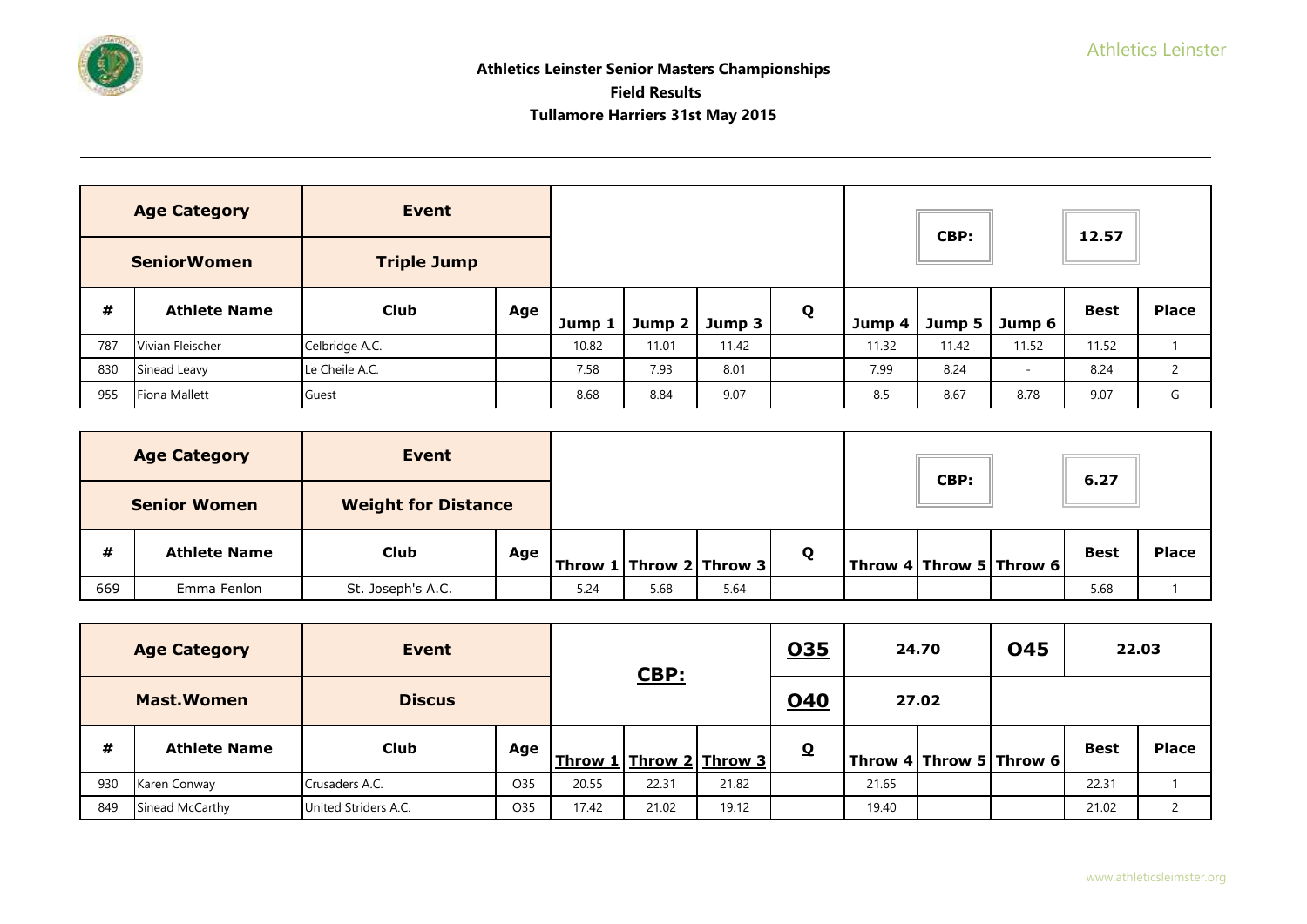

| 760 | Michelle Pilkington   | Dunboyne A.C.        | O35 | 18.71 | 18.02 |       |       |  | 18.71 |  |
|-----|-----------------------|----------------------|-----|-------|-------|-------|-------|--|-------|--|
| 848 | Aine Cullen           | United Striders A.C. | O35 | 15.36 | 15.8  | 15.88 | 15.87 |  | 15.88 |  |
| 221 | Jean Daly             | Na Fianna A.C.       | O45 |       | 21.32 | 17.81 | 19.12 |  | 21.32 |  |
| 956 | <b>Grainne McCall</b> | Fingallians A.C.     | O45 | 18.59 | 20.78 | 18.67 |       |  | 20.78 |  |
| 668 | Verena Fenlon         | St. Joseph's A.C.    | O45 | 18.19 | 18.21 | 17.96 |       |  | 18.21 |  |
| 650 | Orlaith Read          | Donore Harriers      | O45 | 15.53 | 16.83 | 17.19 | 17.21 |  | 17.21 |  |

|     | <b>Age Category</b> | Event             |     |                             | CBP:                     |                          |   | 035        | 28.86 | <b>045</b>                  |             | 29.96          |
|-----|---------------------|-------------------|-----|-----------------------------|--------------------------|--------------------------|---|------------|-------|-----------------------------|-------------|----------------|
|     | <b>Mast.Women</b>   | <b>Hammer</b>     |     |                             |                          |                          |   | <b>040</b> | 36.44 |                             |             |                |
| #   | <b>Athlete Name</b> | <b>Club</b>       | Age | Throw 1   Throw 2   Throw 3 |                          |                          | Q |            |       | Throw 4   Throw 5   Throw 6 | <b>Best</b> | <b>Place</b>   |
| 930 | Karen Conway        | Crusaders A.C.    | O35 | 29.72                       | $\overline{\phantom{a}}$ | 31.70                    |   | 33.90      |       |                             | 33.90       |                |
| 760 | Michelle Pilkington | Dunboyne A.C.     | O35 | 25.35                       | 28.66                    | 26.56                    |   | 26.75      |       |                             | 28.66       | $\overline{2}$ |
| 650 | Orlaith Read        | Donore Harriers   | O45 | 20.76                       | 30.04                    | 27.95                    |   | 30.06      |       |                             | 30.06       |                |
| 221 | Jean Daly           | Na Fianna A.C.    | O45 | $\sim$                      | $\overline{\phantom{a}}$ | 23.20                    |   | 22.60      |       |                             | 23.20       | $\overline{2}$ |
| 668 | Verena Fenlon       | St. Joseph's A.C. | O45 | <b>м.</b>                   | 22.07                    | $\overline{\phantom{a}}$ |   | 20.24      |       |                             | 22.07       | 3              |

|     | <b>Age Category</b> | Event                |     |                             | CBP:                     |       | <b>035</b> |       | 31.43 | <b>045</b>                | 21.23       |                |
|-----|---------------------|----------------------|-----|-----------------------------|--------------------------|-------|------------|-------|-------|---------------------------|-------------|----------------|
|     | <b>Mast.Women</b>   | <b>Javelin</b>       |     |                             |                          |       | <b>040</b> |       | 21.39 |                           |             |                |
| #   | <b>Athlete Name</b> | <b>Club</b>          | Age | Throw 1   Throw 2   Throw 3 |                          |       | Q          |       |       | Throw $4$ Throw 5 Throw 6 | <b>Best</b> | <b>Place</b>   |
| 849 | Sinead Mc Carty     | United Striders A.C. | O35 | 13.39                       | 15.80                    | 15.99 |            | 17.17 |       |                           | 17.17       |                |
| 760 | Michelle Pilkington | Dunboyne A.C.        | O35 | 11.85                       | 9.97                     | 12.79 |            | 12.67 |       |                           | 12.79       | $\overline{2}$ |
| 631 | Nessa Gately        | Bree A.C.            | O35 |                             | $\overline{\phantom{a}}$ | 12.48 |            | 10.29 |       |                           | 12.48       | 3              |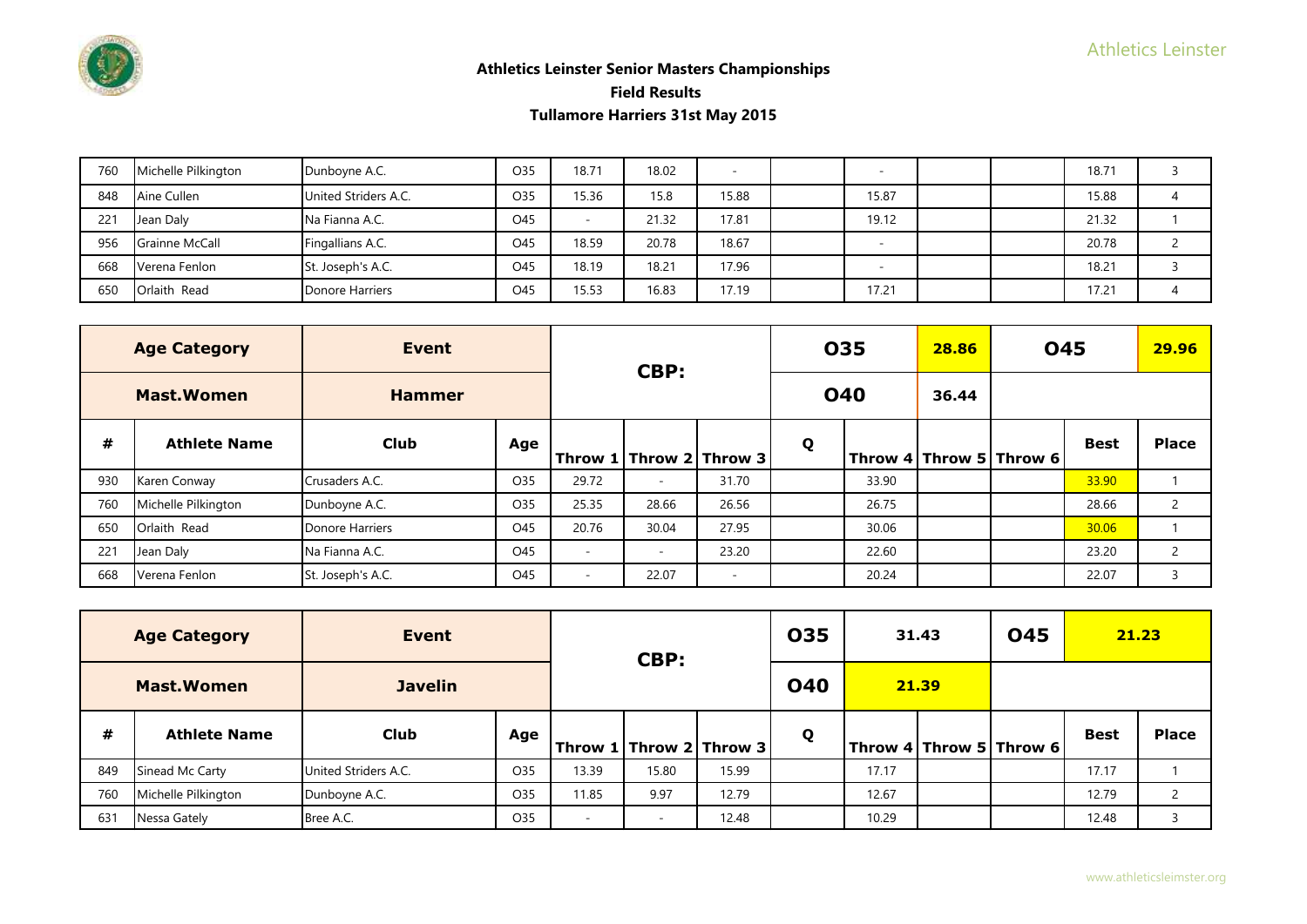

| 848 | Aine Cullen        | United Striders A.C.    | O35 | 10.91 | 9.73                     | 9.45  | 8.75  |  | 10.91 |  |
|-----|--------------------|-------------------------|-----|-------|--------------------------|-------|-------|--|-------|--|
| 687 | Olwen Gately       | Bree A.C.               | O35 |       | 6.65                     | 8.14  | 8.94  |  | 8.94  |  |
| 793 | Niamh McGuire      | Rathkenny A.C.          | O40 | 19.45 | $\overline{\phantom{a}}$ |       | 21.76 |  | 21.76 |  |
| 660 | Geraldine Finnegan | North East Runners A.C. | O45 | 25.55 | 28.03                    | 26.72 | 28.70 |  | 28.70 |  |
| 221 | Jean Daly          | Na Fianna A.C.          | O45 | 16.99 | 16.57                    | 12.69 | 17.67 |  | 17.67 |  |
| 668 | Verena Fenlon      | St. Joseph's A.C.       | O45 | 13.67 | 17.49                    | 15.47 |       |  | 17.49 |  |

|     | <b>Age Category</b> | Event                   |     |        | CBP:              |        | 035        |                          | 4.88   | <b>045</b> |             | 3.87           |
|-----|---------------------|-------------------------|-----|--------|-------------------|--------|------------|--------------------------|--------|------------|-------------|----------------|
|     | <b>Mast.Women</b>   | <b>Long Jump</b>        |     |        |                   |        | <b>040</b> |                          | 4.77   |            |             |                |
| #   | <b>Athlete Name</b> | <b>Club</b>             | Age | Jump 1 | Jump <sub>2</sub> | Jump 3 | Q          | Jump 4                   | Jump 5 | Jump 6     | <b>Best</b> | <b>Place</b>   |
| 646 | Siobhan McCann      | St. Michael's AC        | O35 | 3.53   | 3.89              | 3.85   |            | 3.64                     |        |            | 3.89        |                |
| 788 | Andrea Fleischer    | Celbridge A.C.          | O35 | 3.57   | 3.42              | 3.30   |            | 3.49                     |        |            | 3.57        | $\overline{2}$ |
| 793 | Niamh McGuire       | Rathkenny A.C.          | O40 | 3.85   | $\sim$            | 3.72   |            | $\overline{\phantom{0}}$ |        |            | 3.85        |                |
| 660 | Geraldine Finnegan  | North East Runners A.C. | O45 | 4.12   | 4.12              | 4.05   |            | 4.19                     |        |            | 4.19        |                |
| 659 | Siobheal Murray     | Ratoath A.C.            | O45 | 3.67   | 3.55              | 3.64   |            | 3.52                     |        |            | 3.67        | $\overline{2}$ |

|     | <b>Age Category</b> | Event                |     |      | CBP:                        |      | 035        |      | 9.93 | <b>045</b>              | 8.88        |              |
|-----|---------------------|----------------------|-----|------|-----------------------------|------|------------|------|------|-------------------------|-------------|--------------|
|     | <b>Mast.Women</b>   | <b>Shot Putt</b>     |     |      |                             |      | <b>040</b> |      | 8.90 |                         |             |              |
| #   | <b>Athlete Name</b> | <b>Club</b>          | Age |      | Throw 1   Throw 2   Throw 3 |      | Q          |      |      | Throw 4 Throw 5 Throw 6 | <b>Best</b> | <b>Place</b> |
| 849 | Sinead McCarthy     | United Striders A.C. | O35 |      |                             | 6.81 |            | 7.77 |      |                         | 7.77        |              |
| 848 | Aine Cullen         | United Striders A.C. | O35 | 6.39 | 6.76                        | 6.91 |            | 7.08 |      |                         | 7.08        |              |
| 760 | Michelle Pilkington | Dunboyne A.C.        | O35 | 6.55 | 6.50                        | 6.50 |            | 6.42 |      |                         | 6.55        |              |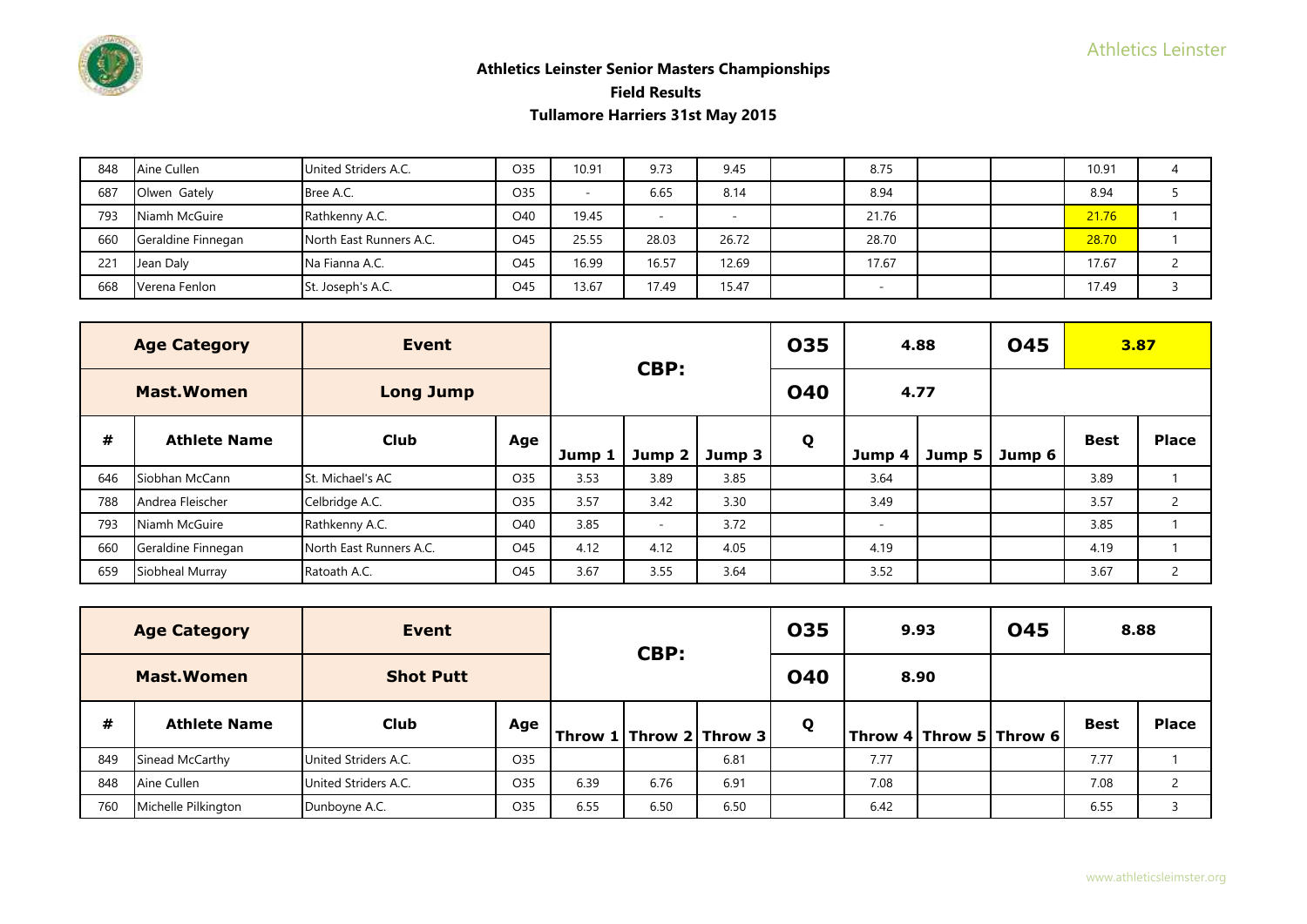

| 631 | Nessa Gately          | Bree A.C.               | O35 | 5.08 | 4.67 | 4.68 | 4.91 |  | 5.08 |  |
|-----|-----------------------|-------------------------|-----|------|------|------|------|--|------|--|
| 660 | Geraldine Finnegan    | North East Runners A.C. | O45 | 8.48 | 8.85 |      |      |  | 8.85 |  |
| 668 | Verena Fenlon         | St. Joseph's A.C.       | O45 | 8.38 | 8.61 | 8.60 | 8.63 |  | 8.63 |  |
| 650 | Orlaith Read          | Donore Harriers         | O45 | 7.07 | 7.39 | 6.71 | 6.54 |  | 7.39 |  |
| 221 | Jean Daly             | Na Fianna A.C.          | O45 | 6.30 | 6.16 | 6.70 | 6.71 |  | 6.71 |  |
| 956 | <b>Grainne McCall</b> | Fingallians A.C.        | O45 | 6.40 | 6.52 | 6.43 | 6.57 |  | 6.57 |  |

|     | <b>Age Category</b> | Event                      |     |      | CBP:                        |      | 035        |      |                         | <b>045</b> | 4.38        |              |
|-----|---------------------|----------------------------|-----|------|-----------------------------|------|------------|------|-------------------------|------------|-------------|--------------|
|     | <b>Mast Women</b>   | <b>Weight for Distance</b> |     |      |                             |      | <b>040</b> |      | 4.48                    |            |             |              |
| #   | <b>Athlete Name</b> | <b>Club</b>                | Age |      | Throw 1   Throw 2   Throw 3 |      | Q          |      | Throw 4 Throw 5 Throw 6 |            | <b>Best</b> | <b>Place</b> |
| 760 | Michelle Pilkington | Dunboyne A.C.              | O35 | 5.04 | 4.45                        | 4.67 |            | 3.17 |                         |            | 5.04        |              |
| 688 | Verena Fenoln       | St. Joseph's               | O45 | 5.36 | $\overline{\phantom{a}}$    |      |            | 5.17 |                         |            | 5.36        |              |
| 221 | Jean Daly           | Na Fianna A.C.             | O45 | 4.25 | 4.40                        | 4.70 |            | 4.36 |                         |            | 4.40        |              |

|     | <b>Age Category</b> | Event                   |                 |       |                          |       | <b>050</b> |       | 15.96          | <b>O70</b>              |             | $\sim$       |
|-----|---------------------|-------------------------|-----------------|-------|--------------------------|-------|------------|-------|----------------|-------------------------|-------------|--------------|
|     |                     |                         |                 |       | CBP:                     |       | <b>055</b> |       | 18.99          | <b>075</b>              |             |              |
|     | <b>MasterWomen</b>  | <b>Discus</b>           |                 |       |                          |       | <b>060</b> |       | 1407           |                         |             |              |
|     |                     |                         |                 |       |                          |       | 065        |       | $\blacksquare$ |                         |             |              |
| #   | <b>Athlete Name</b> | <b>Club</b>             | Age             |       | Throw 1 Throw 2 Throw 3  |       | Q          |       |                | Throw 4 Throw 5 Throw 6 | <b>Best</b> | <b>Place</b> |
| 829 | Mary Barrett        | Loughrea A.C.           | O <sub>55</sub> | 21.42 | 23.73                    |       |            | 22.15 |                |                         | 23.73       | G            |
| 765 | Frances Mansfield   | Clonliffe Harriers A.C. | O70             | 13.13 | $\overline{\phantom{a}}$ | 12.71 |            | 12.92 |                |                         | 13.13       |              |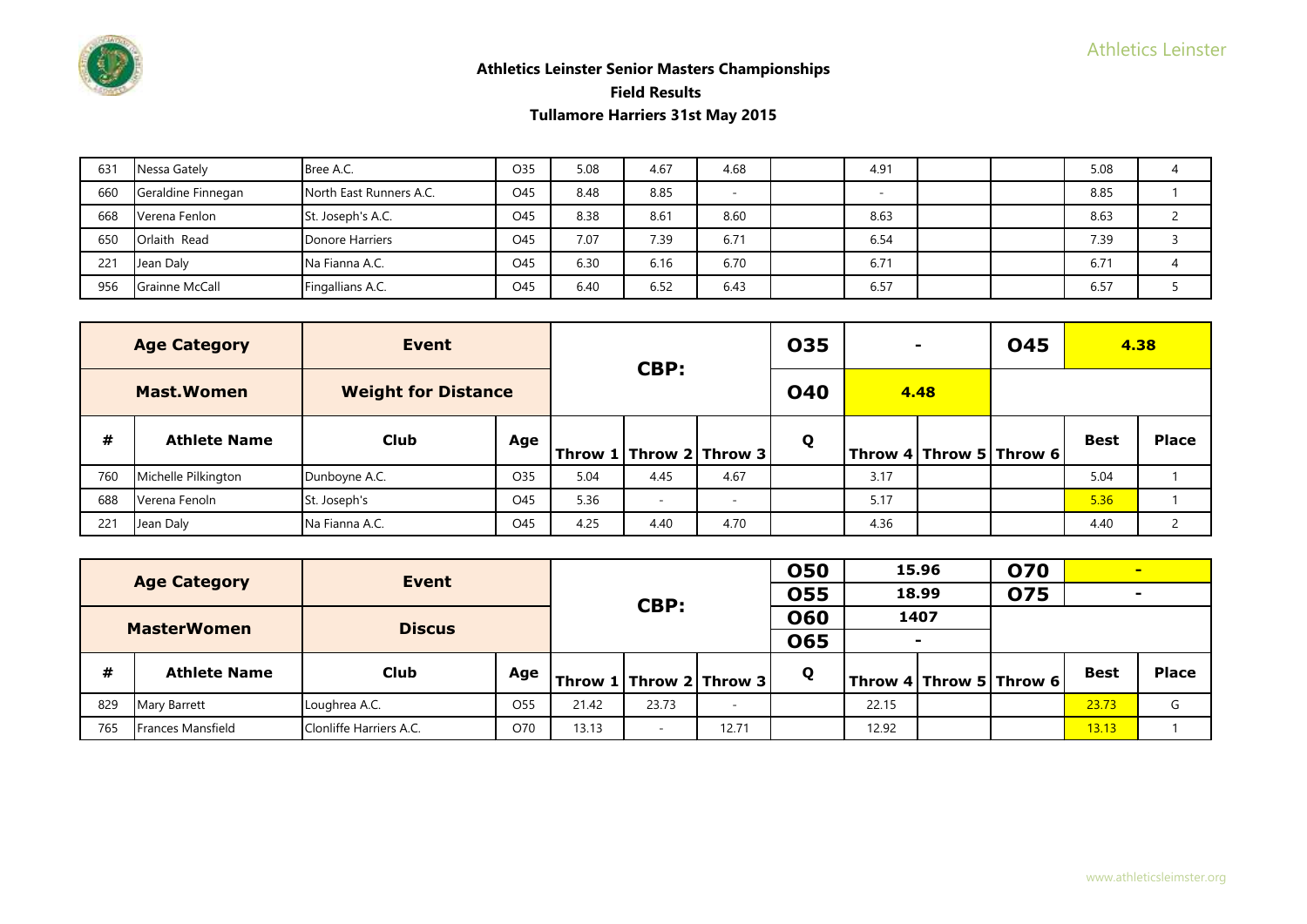|     | <b>Age Category</b> | Event                     |                 |       |       |                                         | 050        |       | 29.53 | <b>070</b>              |             | -            |
|-----|---------------------|---------------------------|-----------------|-------|-------|-----------------------------------------|------------|-------|-------|-------------------------|-------------|--------------|
|     |                     |                           |                 |       | CBP:  |                                         | <b>055</b> |       | 28.37 | <b>075</b>              |             |              |
|     | <b>MasterWomen</b>  | <b>Hammer</b>             |                 |       |       |                                         | 060        |       | 19.51 |                         |             |              |
|     |                     |                           |                 |       |       |                                         | <b>065</b> |       |       |                         |             |              |
| #   | <b>Athlete Name</b> | Club                      | Age             |       |       | $ $ Throw 1 $ $ Throw 2 $ $ Throw 3 $ $ | Q          |       |       | Throw 4 Throw 5 Throw 6 | <b>Best</b> | <b>Place</b> |
| 613 | Lucy Moore-Fox      | Dundrum South Dublin A.C. | O <sub>55</sub> | 24.36 | 26.13 | 28.06                                   |            | 26.53 |       |                         | 28.06       |              |
| 765 | Frances Mansfield   | Clonliffe Harriers A.C.   | O70             | 12.91 | 13.33 | 12.99                                   |            | 15.25 |       |                         | 15.25       |              |

|     | <b>Age Category</b> | Event             |                 |        |       |                         | <b>050</b> |       | 23.39 | <b>O70</b>                  |             |              |
|-----|---------------------|-------------------|-----------------|--------|-------|-------------------------|------------|-------|-------|-----------------------------|-------------|--------------|
|     |                     |                   |                 |        | CBP:  |                         | <b>055</b> |       |       | 075                         |             |              |
|     | <b>MasterWomen</b>  | <b>Javelin</b>    |                 |        |       |                         | 060        |       | 5.70  |                             |             |              |
|     |                     |                   |                 |        |       |                         | <b>065</b> |       |       |                             |             |              |
| #   | <b>Athlete Name</b> | <b>Club</b>       | Age             |        |       | Throw 1 Throw 2 Throw 3 | Q          |       |       | Throw 4   Throw 5   Throw 6 | <b>Best</b> | <b>Place</b> |
| 684 | Maria MacKin-Duffy  | St. Peter's A.C.  | O <sub>50</sub> | 15.20  | 19.41 | 19.97                   |            |       |       |                             | 19.97       |              |
| 633 | Myriam Gately       | Bree A.C.         | O <sub>50</sub> | $\sim$ |       | 7.23                    |            | 10.42 |       |                             | 10.42       |              |
| 666 | Mary Breen          | St. Joseph's A.C. | O <sub>50</sub> | 8.92   | 8.20  | 8.65                    |            | 8.11  |       |                             | 8.92        |              |
| 829 | Mary Barrett        | Loughrea A.C.     | O <sub>55</sub> | 19.79  | 21.05 |                         |            | 20.10 |       |                             | 21.05       | G            |

|     | <b>Age Category</b> | <b>Event</b>     |     |        |        |        | <b>050</b> |        | 3.89                     | 070        |             |              |
|-----|---------------------|------------------|-----|--------|--------|--------|------------|--------|--------------------------|------------|-------------|--------------|
|     |                     |                  |     |        | CBP:   |        | <b>055</b> |        |                          | <b>075</b> |             |              |
|     | <b>MasterWomen</b>  |                  |     |        |        |        | <b>060</b> |        | $\overline{\phantom{0}}$ |            |             |              |
|     |                     | <b>Long Jump</b> |     |        |        |        | 065        |        |                          |            |             |              |
| #   | <b>Athlete Name</b> | <b>Club</b>      | Age | Jump 1 | Jump 2 | Jump 3 | Q          | Jump 4 | Jump $5$                 | Jump 6     | <b>Best</b> | <b>Place</b> |
|     |                     |                  |     |        |        |        |            |        |                          |            |             |              |
| 661 | Finola Moore        | Celbridge A.C.   | 050 | 3.50   | 3.40   | 3.44   |            |        |                          |            | 3.50        |              |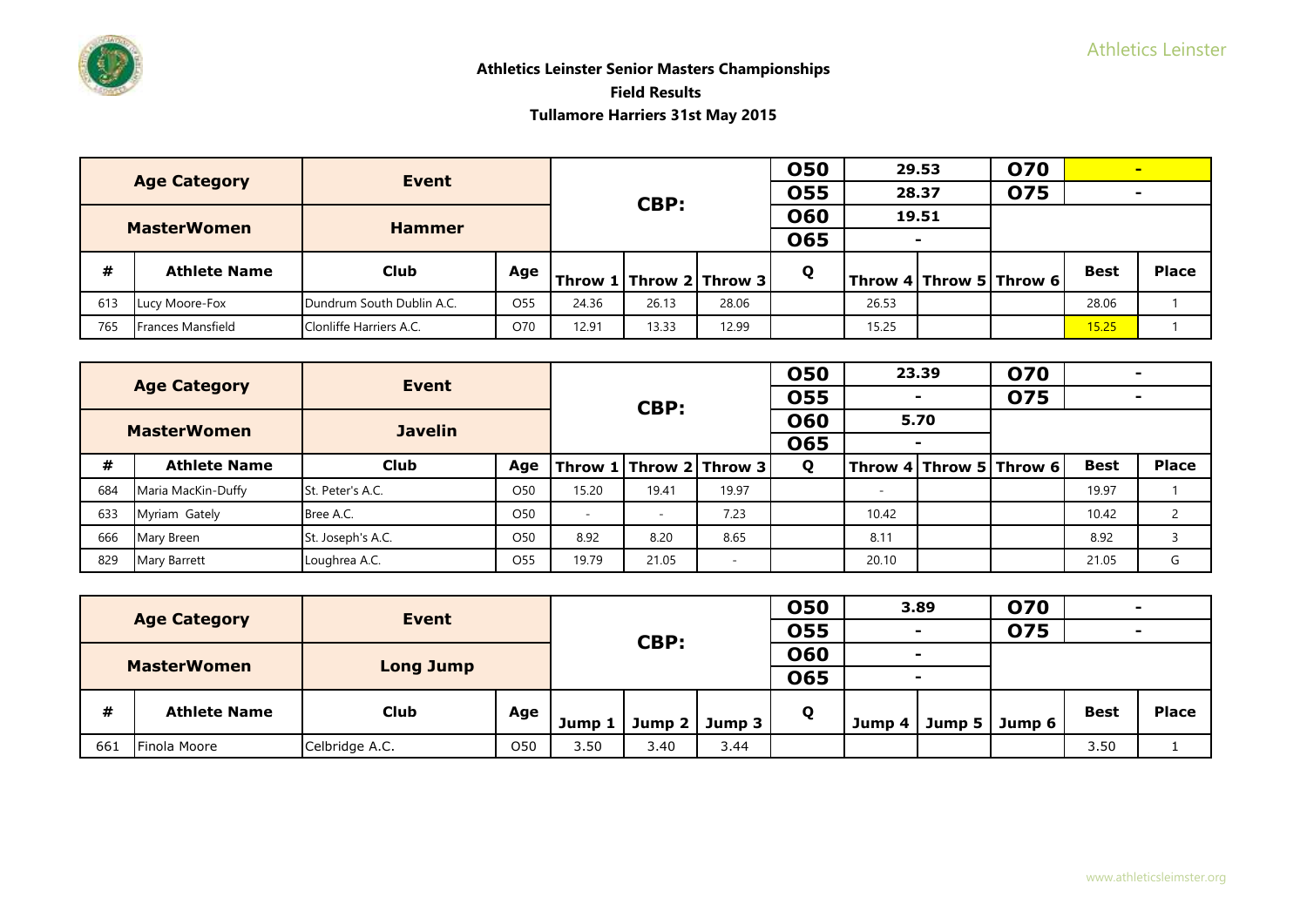|     | <b>Age Category</b> | Event             |                 |                          |      |                             | <b>050</b> |      | 10.39 | <b>070</b>              |             |              |
|-----|---------------------|-------------------|-----------------|--------------------------|------|-----------------------------|------------|------|-------|-------------------------|-------------|--------------|
|     |                     |                   |                 |                          | CBP: |                             | 055        |      | 9.16  | 075                     |             |              |
|     | <b>MasterWomen</b>  | <b>Shot Putt</b>  |                 |                          |      |                             | <b>060</b> |      | 5.19  |                         |             |              |
|     |                     |                   |                 |                          |      |                             | <b>065</b> |      |       |                         |             |              |
| #   | <b>Athlete Name</b> | <b>Club</b>       | Age             |                          |      | Throw 1   Throw 2   Throw 3 | Q          |      |       | Throw 4 Throw 5 Throw 6 | <b>Best</b> | <b>Place</b> |
| 684 | Maria MacKin-Duffy  | St. Peter's A.C.  | O50             | $\overline{\phantom{a}}$ | 7.76 | -                           |            | 7.97 |       |                         | 7.97        |              |
| 661 | Finola Moore        | Celbridge A.C.    | O <sub>50</sub> | 7.10                     | 5.92 | 6.12                        |            | 4.90 |       |                         | 7.10        | 2            |
| 666 | Mary Breen          | St. Joseph's A.C. | O50             | 5.22                     | 5.98 | 5.74                        |            | 5.88 |       |                         | 5.98        | 3            |
| 829 | Mary Barrett        | Loughrea A.C.     | O <sub>55</sub> | 8.84                     | 8.99 | 9.28                        |            | 9.93 |       |                         | 9.93        | G            |

|     | <b>Age Category</b> | Event             |     |                          |                             |       |   |        | CBP:  |                          | 53.38       |                |
|-----|---------------------|-------------------|-----|--------------------------|-----------------------------|-------|---|--------|-------|--------------------------|-------------|----------------|
|     | <b>SeniorMen</b>    | <b>Discus</b>     |     |                          |                             |       |   |        |       |                          |             |                |
| #   | <b>Athlete Name</b> | <b>Club</b>       | Age |                          | Throw 1   Throw 2   Throw 3 |       | Q |        |       | Throw 4 Throw 5 Throw 6  | <b>Best</b> | <b>Place</b>   |
| 698 | Kieran Kelly        | Brow Rangers A.C. |     | 29.51                    | 27.24                       | 32.50 |   | 29.25  | 28.3  | $\overline{\phantom{a}}$ | 32.50       |                |
| 863 | Austin Lee          | St. Joseph's A.C. |     | $\sim$                   | 20.20                       | 22.15 |   | 25.69  | 25.29 | 25.52                    | 25.69       | $\overline{2}$ |
| 832 | Darragh Bell        | Menapians A.C.    |     | $\overline{\phantom{a}}$ | 21.05                       | 22.52 |   | 23.30  | 21.18 | 19.77                    | 23.30       | 3              |
| 741 | Tom McGrane         | St. Peter's A.C.  |     | 17.34                    | 17.06                       | 17.19 |   | $\sim$ | 18.68 | 16.83                    | 18.68       | $\overline{4}$ |
| 968 | Michael Surman      | Guest             |     | 21.22                    | 27.49                       | 26.37 |   |        |       |                          | 27.49       | G              |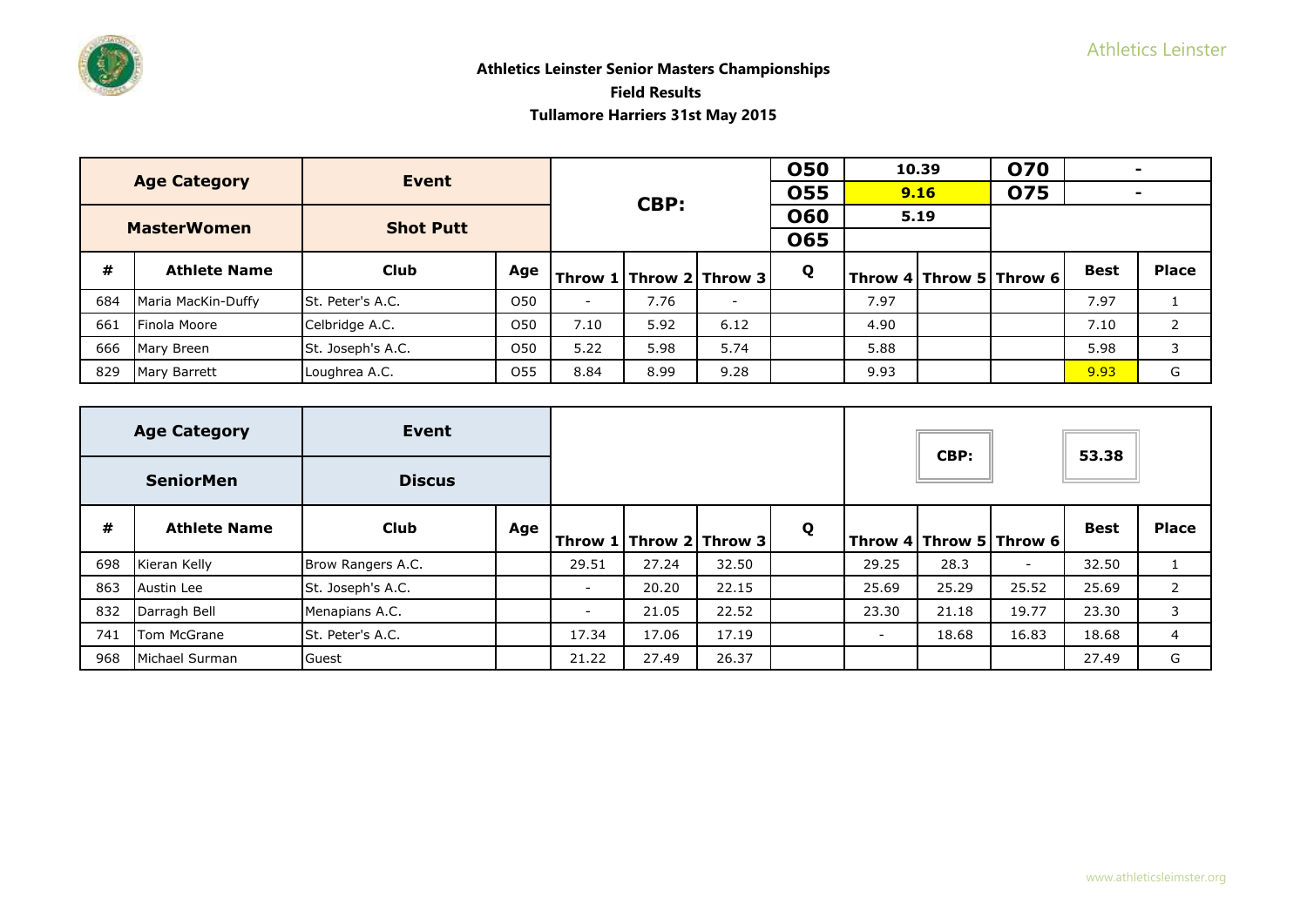

# **Athletics Leinster Senior Masters Championships Field Results Tullamore Harriers 31st May 2015**

|     | <b>Age Category</b> | Event                    |                                   |                          |       |   |       |                          |                         |             |              |
|-----|---------------------|--------------------------|-----------------------------------|--------------------------|-------|---|-------|--------------------------|-------------------------|-------------|--------------|
|     |                     |                          |                                   |                          |       |   |       | CBP:                     |                         | 69.04       |              |
|     | <b>SeniorMen</b>    | <b>Hammer</b>            |                                   |                          |       |   |       |                          |                         |             |              |
|     |                     |                          |                                   |                          |       |   |       |                          |                         |             |              |
|     |                     |                          |                                   |                          |       |   |       |                          |                         |             |              |
| #   | <b>Athlete Name</b> | <b>Club</b>              | Age   Throw 1   Throw 2   Throw 3 |                          |       | Q |       |                          | Throw 4 Throw 5 Throw 6 | <b>Best</b> | <b>Place</b> |
| 743 | Kieran Murphy       | St. Pauls (Wexford) A.C. |                                   | 41.49                    | 42.03 |   | 43.02 | $\overline{\phantom{a}}$ | 44.56                   | 44.56       |              |
| 832 | Darragh Bell        | Menapians A.C.           | 18.75                             | $\overline{\phantom{a}}$ | 18.07 |   | 19.52 | 19.81                    | 20.08                   | 20.08       |              |
| 741 | Tom McGrane         | St. Peter's A.C.         | 15.86                             | 18.57                    | 19.00 |   | 17.57 | 17.82                    | 19.34                   | 19.34       |              |

|     | <b>Age Category</b> | Event                   |     |       |       |                           |   | CBP: |                         | 65.56       |              |
|-----|---------------------|-------------------------|-----|-------|-------|---------------------------|---|------|-------------------------|-------------|--------------|
|     | <b>SeniorMen</b>    | <b>Javelin</b>          |     |       |       |                           |   |      |                         |             |              |
| #   | <b>Athlete Name</b> | <b>Club</b>             | Age |       |       | Throw $1$ Throw 2 Throw 3 | Q |      | Throw 4 Throw 5 Throw 6 | <b>Best</b> | <b>Place</b> |
| 710 | Michael Jordan      | Naas A.C.               |     | 38.64 | 35.85 | 34.56                     |   |      |                         | 38.64       |              |
| 784 | Darren Butler       | Tullamore Harriers A.C. |     | 25.86 | 22.45 | 22.97                     |   |      |                         | 25.86       | $\mathbf{2}$ |
| 863 | Austin Lee          | St. Joseph's A.C.       |     | 22.50 | 24.74 | 25.80                     |   |      |                         | 25.80       |              |

|     | <b>Age Category</b>  | Event                |     |        |        |        |      |        | CBP:                     |        | 7.20        |              |
|-----|----------------------|----------------------|-----|--------|--------|--------|------|--------|--------------------------|--------|-------------|--------------|
|     | <b>SeniorMen</b>     | <b>Long Jump</b>     |     |        |        |        |      |        |                          |        |             |              |
| #   | <b>Athlete Name</b>  | <b>Club</b>          | Age | Jump 1 | Jump 2 | Jump 3 | Q    | Jump 4 | Jump 5 $\vert$           | Jump 6 | <b>Best</b> | <b>Place</b> |
| 725 | Colm Bourke          | Raheny Shamrock A.C. |     | 6.95   | 6.89   | 6.94   | 6.95 | 6.95   | $\sim$                   |        | 6.95        |              |
| 748 | <b>Tony Stafford</b> | Menapians A.C.       |     | 6.42   | 6.61   | 6.12   | 6.61 | -      | $\overline{\phantom{a}}$ |        | 6.61        |              |
| 744 | David Mc Donald      | Menapians A.C.       |     | 6.43   | 6.32   | 6.17   | 6.43 | 6.49   | 6.32                     | 6.49   | 6.49        |              |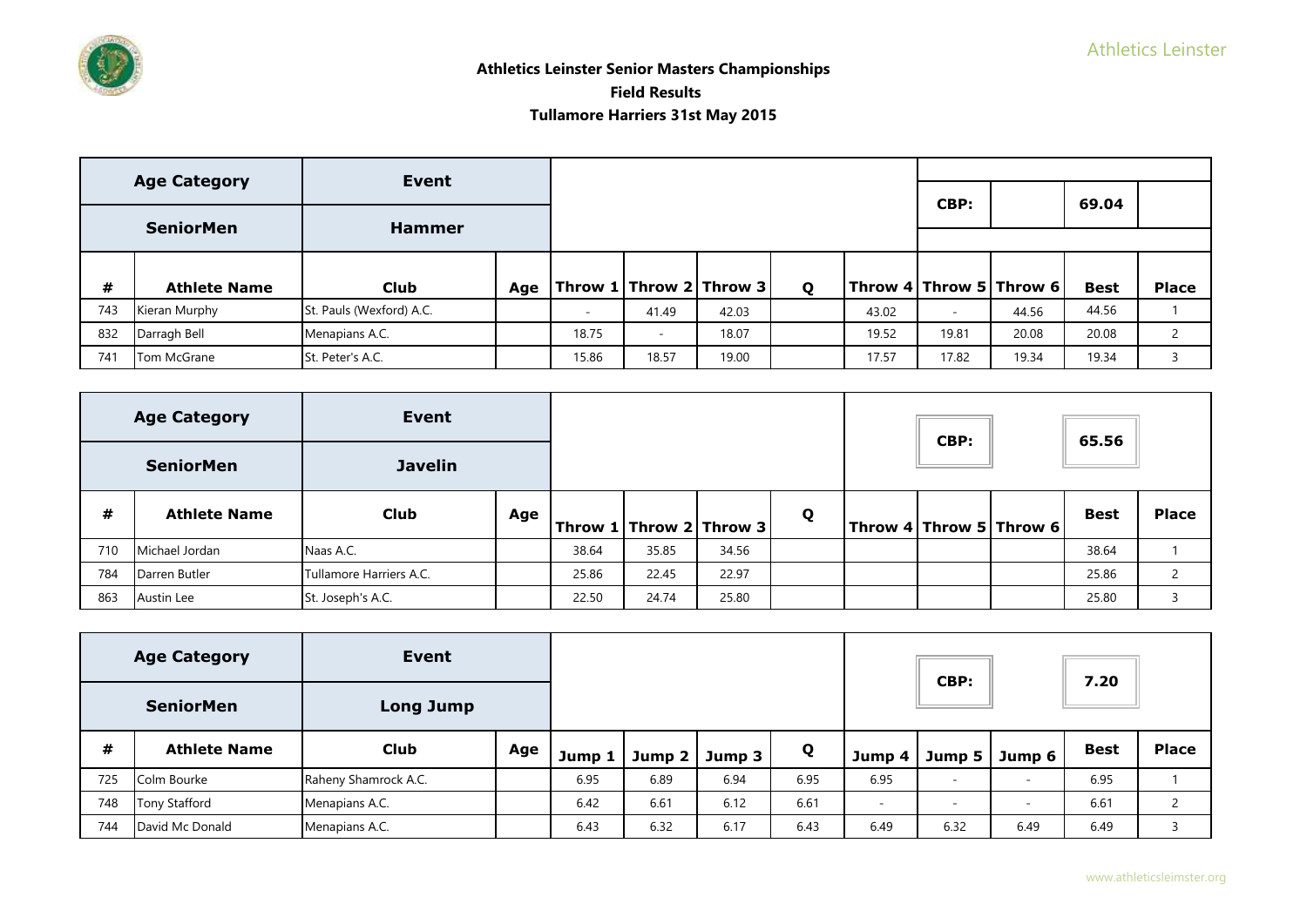# **Athletics Leinster Senior Masters Championships**

 **Field Results** 

| 872 | $\Gamma$<br>rragh Bannon<br>໋ | Michael's Au | 5.82                                           | - - -<br>. | $  \prime$<br>סכ.כ | 5.82 |  | 5.82<br>$  -$ |  |
|-----|-------------------------------|--------------|------------------------------------------------|------------|--------------------|------|--|---------------|--|
| 968 | <b>Mi</b><br>Surman           | Guest        | $- - -$<br>$\overline{\phantom{a}}$<br><u></u> | 5.42       | $-$ co.<br>5.68    | 5.68 |  | 5.68          |  |

|     | <b>Age Category</b> | Event             |     |      |      |                                 |   |      | CBP:                     |                                         | 18.80       |                       |
|-----|---------------------|-------------------|-----|------|------|---------------------------------|---|------|--------------------------|-----------------------------------------|-------------|-----------------------|
|     | <b>SeniorMen</b>    | <b>Shot Putt</b>  |     |      |      |                                 |   |      |                          |                                         |             |                       |
| #   | <b>Athlete Name</b> | <b>Club</b>       | Age |      |      | $ $ Throw 1   Throw 2   Throw 3 | Q |      |                          | $ $ Throw 4 $ $ Throw 5 $ $ Throw 6 $ $ | <b>Best</b> | <b>Place</b>          |
| 698 | Kieran Kelly        | Brow Rangers A.C. |     | 9.72 | 9.90 | 10.09                           |   |      | 10.03                    | 10.25                                   | 10.25       |                       |
| 863 | Austin Lee          | St. Joseph's A.C. |     | 8.64 | 9.20 | 7.51                            |   | 8.14 | 8.71                     | $\overline{\phantom{a}}$                | 9.20        | $\mathbf{2}^{\prime}$ |
| 741 | Tom McGrane         | St. Peter's A.C.  |     | 7.95 | 8.74 | 8.98                            |   | 8.63 | $\overline{\phantom{a}}$ | 8.03                                    | 8.98        | 3                     |
| 771 | Shane Nolan         | Dunboyne A.C.     |     | 8.01 | 7.37 | 8.28                            |   | 7.54 | 7.75                     | 7.52                                    | 8.28        | 4                     |

|     | <b>Age Category</b> | Event              |     |        |        |        |   |        | CBP:                     |        | 14.95       |              |
|-----|---------------------|--------------------|-----|--------|--------|--------|---|--------|--------------------------|--------|-------------|--------------|
|     | <b>SeniorMen</b>    | <b>Triple Jump</b> |     |        |        |        |   |        |                          |        |             |              |
| #   | <b>Athlete Name</b> | <b>Club</b>        | Age | Jump 1 | Jump 2 | Jump 3 | Q | Jump 4 | Jump 5                   | Jump 6 | <b>Best</b> | <b>Place</b> |
| 231 | Niall Coulihan      | Doneen             |     | 13.77  | 13.84  | 14.19  |   | 13.82  | 13.52                    | 14.19  | 14.19       |              |
| 950 | Eoin Kelly          | St. Abbans A.C.    |     | 13.62  | 13.98  | 14.10  |   |        | $\overline{\phantom{a}}$ | 14.10  | 14.10       | $\bigcap$    |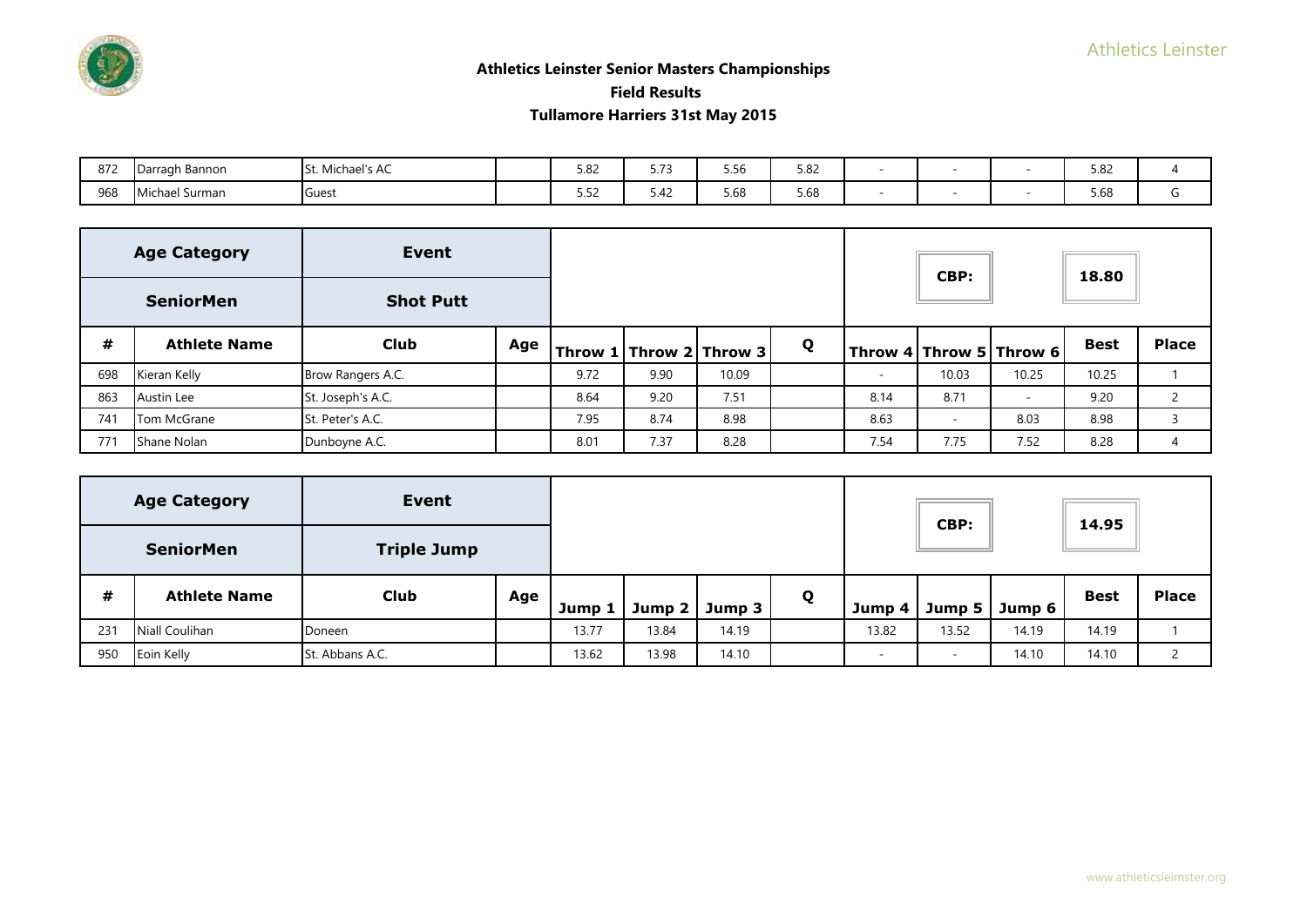# **Athletics Leinster Senior Masters Championships**

 **Field Results** 

|     | <b>Age Category</b>    | <b>Event</b>              |     |        | CBP:                     |                             | 035        |        | 44.19 | <b>045</b>              |             | 38.25          |
|-----|------------------------|---------------------------|-----|--------|--------------------------|-----------------------------|------------|--------|-------|-------------------------|-------------|----------------|
|     | Mast.Men               | <b>Discus</b>             |     |        |                          |                             | <b>040</b> |        | 36.91 |                         |             |                |
| #   | <b>Athlete Name</b>    | <b>Club</b>               | Age |        |                          | Throw 1   Throw 2   Throw 3 | Q          |        |       | Throw 4 Throw 5 Throw 6 | <b>Best</b> | <b>Place</b>   |
| 914 | Santis Kugars          | Dunleer                   | O35 | $\sim$ | 20.80                    | 21.40                       |            | 24.30  |       |                         | 24.30       |                |
| 850 | Justin McCarthy        | United Striders A.C.      | O35 | 18.48  | 19.55                    | 21.02                       |            | 17.81  |       |                         | 21.02       | $\mathbf{2}$   |
| 630 | Thomas Loonam          | Bree A.C.                 | O35 | 14.01  | $\sim$                   | 13.64                       |            | $\sim$ |       |                         | 14.01       | 3              |
| 724 | Niall Allen            | Donore Harriers           | O40 | $\sim$ | $\overline{\phantom{a}}$ | 30.70                       |            | 30.15  |       |                         | 30.70       |                |
| 218 | <b>Brian McDermott</b> | Dundrum South Dublin A.C. | O40 | 27.64  | $\overline{\phantom{a}}$ | 26.16                       |            | $\sim$ |       |                         | 27.64       | $\mathbf{2}$   |
| 957 | Hezekiah Shoyeju       | Enniscorthy A.C.          | O40 | $\sim$ | 18.05                    | 19.15                       |            | 18.05  |       |                         | 19.15       | 3              |
| 766 | Denis Delany           | Dunboyne A.C.             | O45 | 28.53  | $\sim$                   | 28.10                       |            | $\sim$ |       |                         | 28.53       |                |
| 634 | Des Walsh              | Le Cheile A.C.            | O45 | 15.50  | 17.05                    | 13.98                       |            | 15.82  |       |                         | 17.05       | $\overline{2}$ |
| 623 | <b>Patrick Gately</b>  | D.M.P. A.C.               | O45 | $\sim$ | 14.61                    | 15.59                       |            | 16.02  |       |                         | 16.02       | 3              |
| 622 | <b>Michael Gately</b>  | Menapians A.C.            | O45 | $\sim$ | 15.84                    | 15.69                       |            | 14.78  |       |                         | 15.84       | $\overline{4}$ |
| 715 | PJ Doyle               | Sli Cualann A.C.          | O45 | 11.15  |                          |                             |            |        |       |                         | 11.15       | 5              |

|     | <b>Age Category</b>    | Event                     |     |                             | CBP:                     |       | 035        | 50.95 | <b>045</b>              | 46.65       |                |
|-----|------------------------|---------------------------|-----|-----------------------------|--------------------------|-------|------------|-------|-------------------------|-------------|----------------|
|     | Mast.Men               | <b>Javelin</b>            |     |                             |                          |       | <b>040</b> | 52.10 |                         |             |                |
| #   | <b>Athlete Name</b>    | Club                      | Age | Throw 1   Throw 2   Throw 3 |                          |       | Q          |       | Throw 4 Throw 5 Throw 6 | <b>Best</b> | <b>Place</b>   |
| 914 | Santis Kugars          | Dunleer                   | O35 | 38.20                       | 39.98                    | 35.24 |            |       |                         | 39.98       |                |
| 897 | Conor O'Reilly         | Sli Cualann A.C.          | O35 | 29.24                       | 27.37                    | 25.40 |            |       |                         | 29.24       | $\overline{2}$ |
| 630 | Thomas Loonam          | Bree A.C.                 | O35 | ۰                           | 18.97                    | 24.31 |            |       |                         | 24.31       | 3              |
| 850 | Justin McCarthy        | United Striders A.C.      | O35 | 22.14                       | $\overline{\phantom{a}}$ | 20.82 |            |       |                         | 22.14       | 4              |
| 218 | <b>Brian McDermott</b> | Dundrum South Dublin A.C. | O40 | 45.80                       | 46.30                    | 47.00 |            |       |                         | 47.00       |                |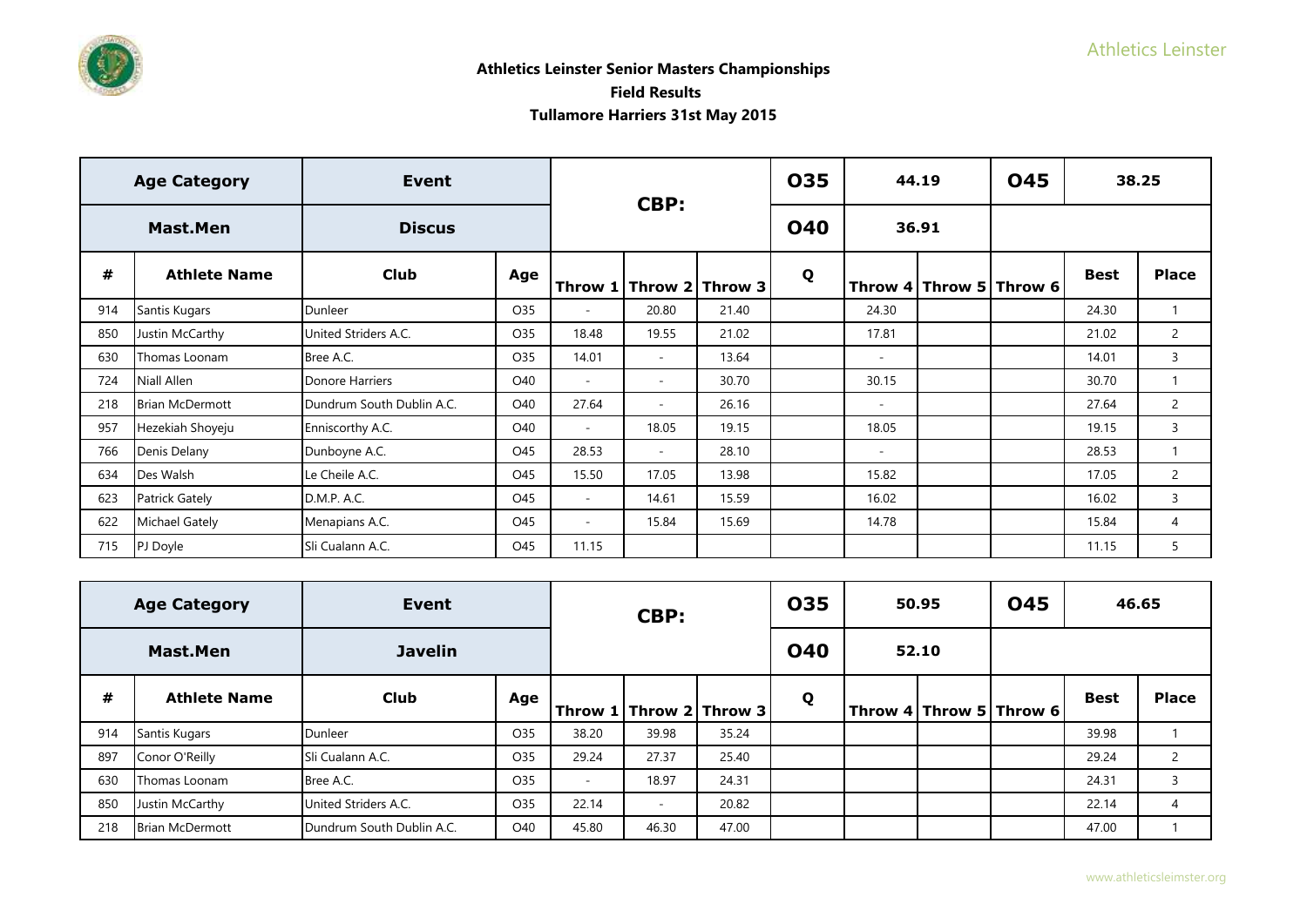

| 957 | Hezekiah Shoyeju      | Enniscorthy A.C.    | O40 | 30.50 | 31.58                    | 28.90 |  |  | 31.58 |  |
|-----|-----------------------|---------------------|-----|-------|--------------------------|-------|--|--|-------|--|
| 841 | Mark Hackett          | St. Michael's AC    | O40 | 26.91 | 28.88                    | 30.36 |  |  | 30.36 |  |
| 766 | Denis Delany          | Dunboyne A.C.       | O45 | 39.49 | $\overline{\phantom{a}}$ | 40.16 |  |  | 40.16 |  |
| 778 | Pat O Dwyer           | Lucan Harriers A.C. | O45 | 27.90 | 27.79                    | 29.56 |  |  | 29.56 |  |
| 623 | Patrick Gately        | D.M.P. A.C.         | O45 |       | $\overline{\phantom{a}}$ | 18.42 |  |  | 18.42 |  |
| 622 | <b>Michael Gately</b> | Menapians A.C.      | O45 | 17.83 | -                        |       |  |  | 17.83 |  |
| 715 | PJ Doyle              | Sli Cualann A.C.    | O45 | 8.75  | 7.95                     |       |  |  | 8.75  |  |

|     | <b>Age Category</b> | Event                     |     |        | CBP:              |        | 035        |                          | 5.74   | <b>045</b> |             | 5.45           |
|-----|---------------------|---------------------------|-----|--------|-------------------|--------|------------|--------------------------|--------|------------|-------------|----------------|
|     | <b>Mast.Men</b>     | <b>Long Jump</b>          |     |        |                   |        | <b>040</b> |                          | 7.86   |            |             |                |
| #   | <b>Athlete Name</b> | <b>Club</b>               | Age | Jump 1 | Jump <sub>2</sub> | Jump 3 | Q          | Jump 4                   | Jump 5 | Jump 6     | <b>Best</b> | <b>Place</b>   |
| 875 | Antonio Andujar     | Clonliffe Harriers A.C.   | O35 | $\sim$ | 5.88              | 5.80   | 5.85       | 5.68                     |        |            | 5.85        |                |
| 611 | Kevin Byrne         | Dundrum South Dublin A.C. | O40 | 5.11   | 5.06              | 4.88   | 5.11       | $\overline{\phantom{a}}$ |        |            | 5.11        |                |
| 792 | Kevin Roche         | Le Cheile A.C.            | O40 | $\sim$ | 4.52              | 4.51   | 4.52       | $\overline{\phantom{a}}$ |        |            | 4.52        | $\overline{2}$ |
| 601 | Ronan Gately        | Clonliffe Harriers A.C.   | O45 | 4.51   | 4.65              | 4.63   | 4.65       | 4.58                     |        |            | 4.65        |                |
| 634 | Des Walsh           | Le Cheile A.C.            | O45 | 3.53   | 3.94              | 3.76   | 3.90       | 4.10                     |        |            | 4.10        | $\overline{2}$ |
| 845 | John Connor         | <b>Slaney Olympics</b>    | O45 | 3.69   | 4.10              | 3.79   | 4.00       | 2.90                     |        |            | 4.00        | 3              |

|     | <b>Age Category</b> | Event                |      |      |                             |            | 035 |       | 13.54 | <b>045</b>              | 12.18       |              |
|-----|---------------------|----------------------|------|------|-----------------------------|------------|-----|-------|-------|-------------------------|-------------|--------------|
|     | <b>Mast.Men</b>     | <b>Shot Putt</b>     | CBP: |      |                             | <b>040</b> |     | 12.82 |       |                         |             |              |
| #   | <b>Athlete Name</b> | <b>Club</b>          | Age  |      | Throw 1   Throw 2   Throw 3 |            | Q   |       |       | Throw 4 Throw 5 Throw 6 | <b>Best</b> | <b>Place</b> |
| 897 | Conor O'Reilly      | Sli Cualann A.C.     | O35  | 9.32 | 9.55                        | 9.57       |     | 9.91  |       |                         | 9.91        |              |
| 850 | Justin McCarthy     | United Striders A.C. | O35  | 7.47 | 7.98                        | 7.54       |     | 8.02  |       |                         | 8.02        |              |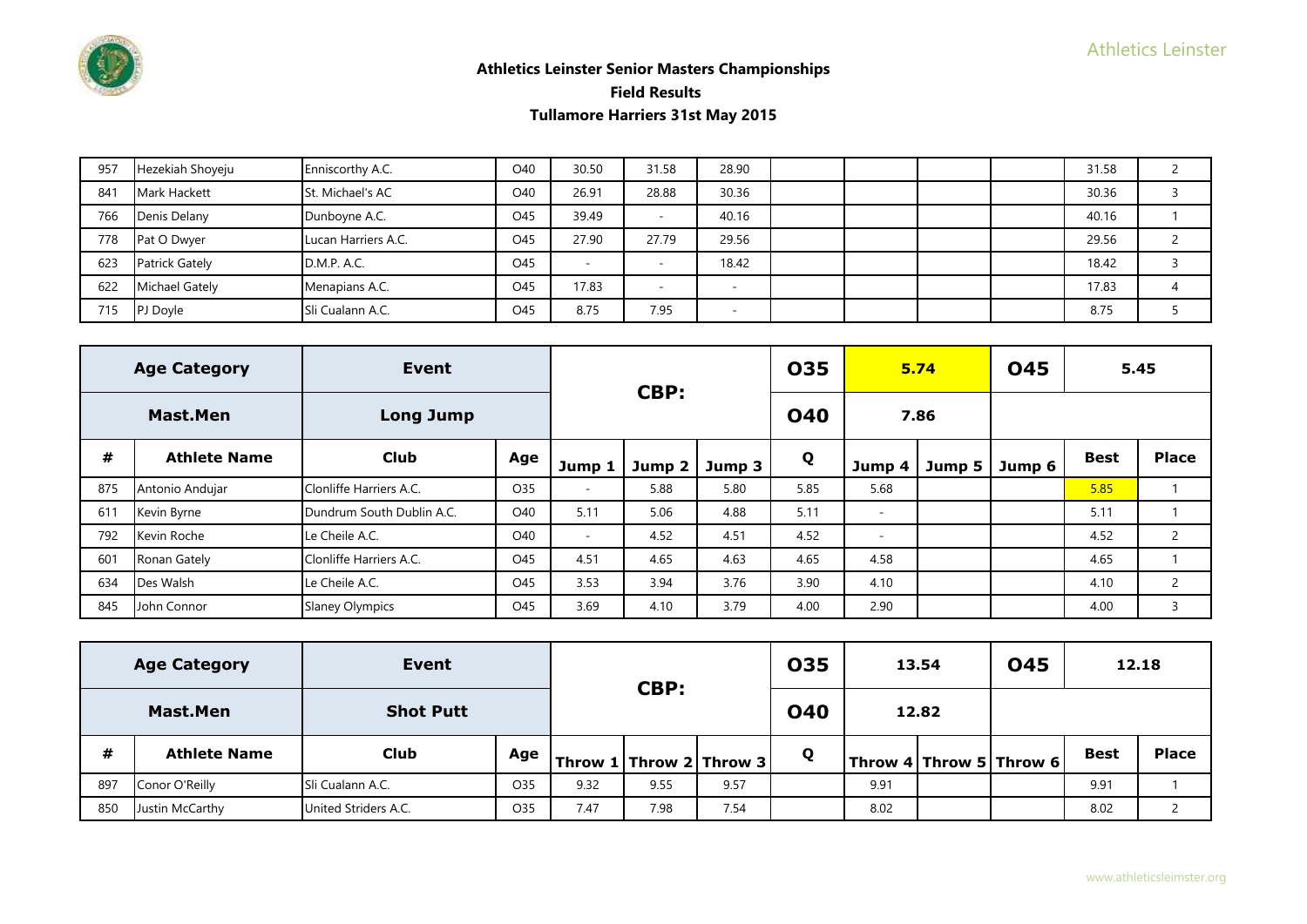

| 914 | Santis Kugars  | Dunleer           | O35 | 7.97                     | 7.48  |       | 7.70 |  | 7.97  |  |
|-----|----------------|-------------------|-----|--------------------------|-------|-------|------|--|-------|--|
| 630 | Thomas Loonam  | Bree A.C.         | O35 | 6.86                     | 6.73  | 7.01  | 7.04 |  | 7.40  |  |
| 724 | Niall Allen    | Donore Harriers   | O40 | 10.03                    | 10.96 | 10.94 |      |  | 10.96 |  |
| 858 | Paul O'Rourke  | Dunshaughlin A.C. | O45 | 6.23                     | 6.17  | 6.26  | 6.70 |  | 6.70  |  |
| 622 | Michael Gately | Menapians A.C.    | O45 | $\overline{\phantom{a}}$ | 6.41  | 6.40  | 6.38 |  | 6.41  |  |
| 715 | PJ Doyle       | Sli Cualann A.C.  | O45 | 4.28                     | 4.79  | 4.14  | 4.54 |  | 4.79  |  |

|     | <b>Age Category</b> | Event                   |     |        | CBP:             |                          | <b>035</b> |        | $\blacksquare$ | <b>045</b> |             | 9.29         |
|-----|---------------------|-------------------------|-----|--------|------------------|--------------------------|------------|--------|----------------|------------|-------------|--------------|
|     | Mast.Men            | <b>Triple Jump</b>      |     |        |                  |                          | <b>040</b> |        | 11.06          |            |             |              |
| #   | <b>Athlete Name</b> | <b>Club</b>             | Age | Jump   | Jump 2<br>Jump 3 |                          | Q          | Jump 4 | Jump 5         | Jump 6     | <b>Best</b> | <b>Place</b> |
| 875 | Antonio Andujar     | Clonliffe Harriers A.C. | O35 | $\sim$ | 12.41            | $\overline{\phantom{a}}$ |            | 13.13  | 13.15          | 13.05      | 13.15       |              |
| 602 | Seamus Mc Ateer     | Guest                   | O35 | 8.53   | 8.73             | 8.48                     |            | 9.00   |                |            | 9.00        | G            |
| 634 | Des Walsh           | Le Cheile A.C.          | O45 | 8.40   | 9.13             | 8.93                     |            | 9.31   |                |            | 9.31        |              |

|     | <b>Age Category</b> | Event                      |     |      |                         |      | <b>035</b> | 6.70 | <b>045</b>                                          | 7.91        |              |
|-----|---------------------|----------------------------|-----|------|-------------------------|------|------------|------|-----------------------------------------------------|-------------|--------------|
|     | <b>Mast.Men</b>     | <b>Weight for Distance</b> |     |      | CBP:                    |      | <b>040</b> | 8.01 |                                                     |             |              |
| #   | <b>Athlete Name</b> | Club                       | Age |      | Throw 1 Throw 2 Throw 3 |      | Q          |      | $\mid$ Throw 4 $\mid$ Throw 5 $\mid$ Throw 6 $\mid$ | <b>Best</b> | <b>Place</b> |
| 724 | Niall Allen         | <b>Donore Harriers</b>     | O40 | 6.49 | 6.20                    | 6.11 |            |      |                                                     | 6.49        |              |
| 715 | PJ Doyle            | Sli Cualann A.C.           | O45 | 2.61 |                         |      |            |      |                                                     | 2.61        |              |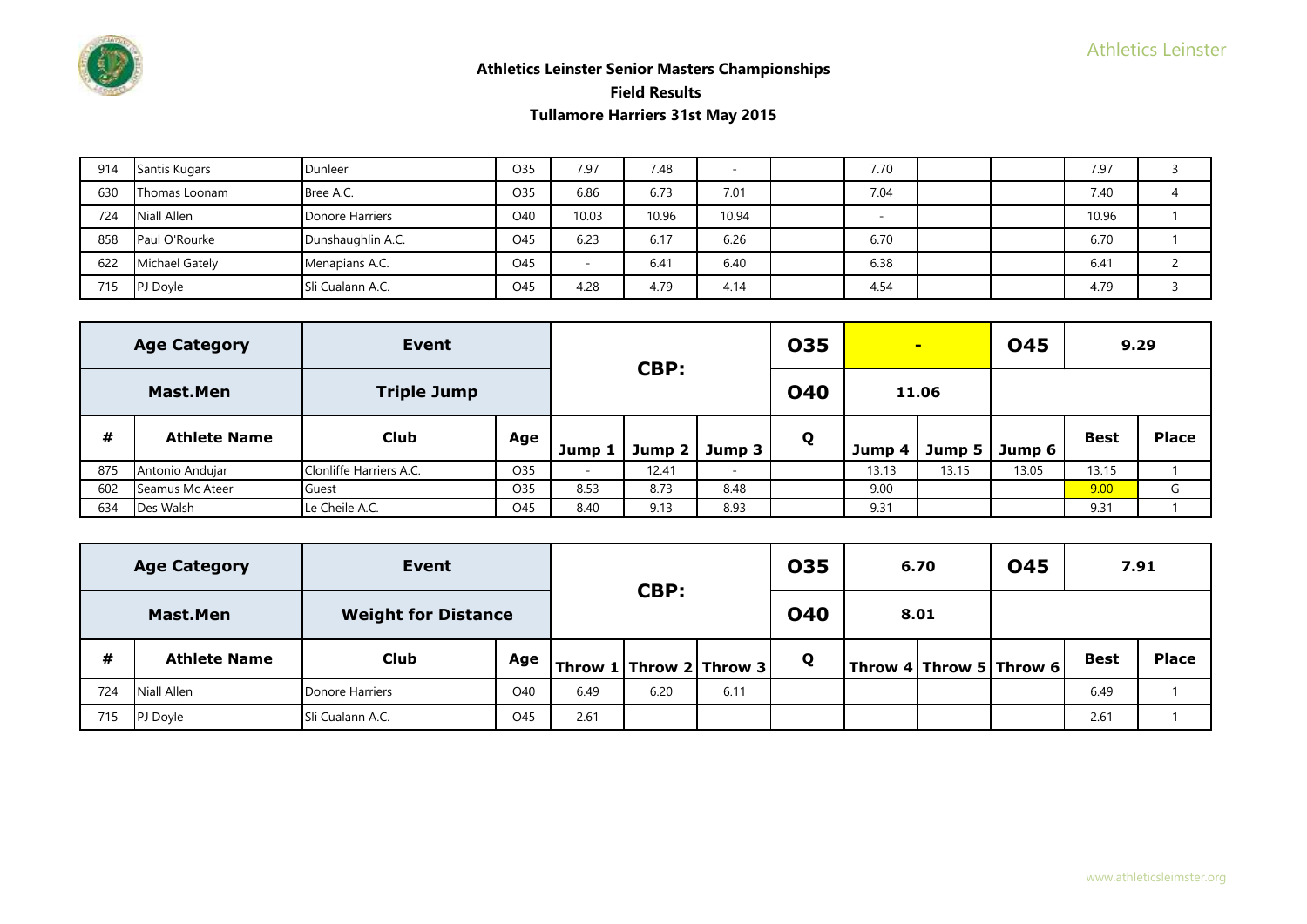|     | <b>Age Category</b>  | Event                   |     |        |                          |                             | <b>050</b> |                          | 33.92 | 070                     |             | 26.88          |
|-----|----------------------|-------------------------|-----|--------|--------------------------|-----------------------------|------------|--------------------------|-------|-------------------------|-------------|----------------|
|     |                      |                         |     |        | CBP:                     |                             | <b>055</b> |                          | 31.26 | 075                     |             | 28.18          |
|     | <b>Mastermen</b>     | <b>Discus</b>           |     |        |                          |                             | <b>060</b> |                          | 39.46 |                         |             |                |
|     |                      |                         |     |        |                          |                             | <b>065</b> |                          | 32.03 |                         |             |                |
| #   | <b>Athlete Name</b>  | <b>Club</b>             | Age |        |                          | Throw 1   Throw 2   Throw 3 | Q          |                          |       | Throw 4 Throw 5 Throw 6 | <b>Best</b> | <b>Place</b>   |
| 682 | Seamus Fitzpatrick   | Portlaoise A.C.         | O50 | 36.10  | $\overline{\phantom{a}}$ | 35.86                       |            | 32.47                    |       |                         | 36.10       |                |
| 951 | Eric Brady           | U.C.D A.C.              | O50 | 24.11  | 26.53                    | 28.25                       |            | 28.70                    |       |                         | 28.70       | 2              |
| 878 | David Keenan         | Ballyfin A.C.           | O50 | 28.40  | $\overline{\phantom{a}}$ | 24.24                       |            | 26.43                    |       |                         | 28.40       | 3              |
| 776 | Paddy Hanily         | Fr. Murphy A.C.         | O60 | 33.56  | 33.20                    | 32.64                       |            | 32.32                    |       |                         | 33.56       |                |
| 683 | Jim Dolan            | Tullamore Harriers A.C. | O60 | 21.75  | 24.05                    | 24.65                       |            | 30.43                    |       |                         | 30.43       | $\overline{2}$ |
| 699 | <b>Murty Kelly</b>   | Brow Rangers A.C.       | O65 | 27.78  | 30.93                    | 29.81                       |            | $\overline{\phantom{a}}$ |       |                         | 30.93       |                |
| 651 | Patsy Conboy         | Brothers Pearse A.C.    | O70 | $\sim$ | $\overline{\phantom{a}}$ | 22.94                       |            | $\overline{\phantom{a}}$ |       |                         | 22.94       |                |
| 694 | Patrick Reilly       | St. Andrews A.C.        | O70 | 17.31  | 19.03                    | $\sim$                      |            | 18.60                    |       |                         | 19.03       | $\overline{2}$ |
| 620 | <b>Barrie Holmes</b> | Mid Ulster AC           | O75 | 18.04  | 18.73                    | 17.31                       |            | 18.66                    |       |                         | 18.73       | G              |

|     | <b>Age Category</b>  | Event                   |                 |       |                          |                             | <b>050</b> |                          | 41.46                   | <b>070</b> | 35.02       |                |
|-----|----------------------|-------------------------|-----------------|-------|--------------------------|-----------------------------|------------|--------------------------|-------------------------|------------|-------------|----------------|
|     |                      |                         |                 |       | CBP:                     |                             | <b>055</b> |                          | 38.25                   | <b>075</b> | 28.64       |                |
|     | <b>Mastermen</b>     | <b>Hammer</b>           |                 |       |                          |                             | <b>060</b> |                          | 37.29                   |            |             |                |
|     |                      |                         |                 |       |                          |                             | 065        | 44.75                    |                         |            |             |                |
|     |                      |                         |                 |       |                          |                             |            |                          |                         |            |             |                |
| #   | <b>Athlete Name</b>  | <b>Club</b>             | Age             |       |                          | Throw 1   Throw 2   Throw 3 | Q          |                          | Throw 4 Throw 5 Throw 6 |            | <b>Best</b> | <b>Place</b>   |
| 682 | Seamus Fitzpatrick   | Portlaoise A.C.         | O <sub>50</sub> | 29.63 | $\overline{\phantom{a}}$ | 28.67                       |            | $\overline{\phantom{a}}$ |                         |            | 29.63       |                |
| 776 | Paddy Hanily         | Fr. Murphy A.C.         | O60             | 39.00 | 38.60                    | 38.06                       |            | 39.07                    |                         |            | 39.07       |                |
| 683 | Jim Dolan            | Tullamore Harriers A.C. | O60             | 24.68 | 26.40                    | 23.08                       |            | 25.30                    |                         |            | 26.40       | $\overline{2}$ |
| 699 | Murty Kelly          | Brow Rangers A.C.       | O65             | 25.68 | 25.17                    | 25.89                       |            |                          |                         |            | 25.89       |                |
| 651 | Patsy Conboy         | Brothers Pearse A.C.    | O70             | 31.54 | 28.07                    | 28.07                       |            | 30.59                    |                         |            | 31.54       |                |
| 694 | Patrick Reilly       | St. Andrews A.C.        | O70             | 25.83 | 29.44                    | 29.44                       |            | ۰                        |                         |            | 29.44       | $\overline{2}$ |
| 620 | <b>Barrie Holmes</b> | Mid Ulster AC           | O75<br>23.11    |       |                          | 19.10                       |            | 21.64                    |                         |            | 23.11       | G              |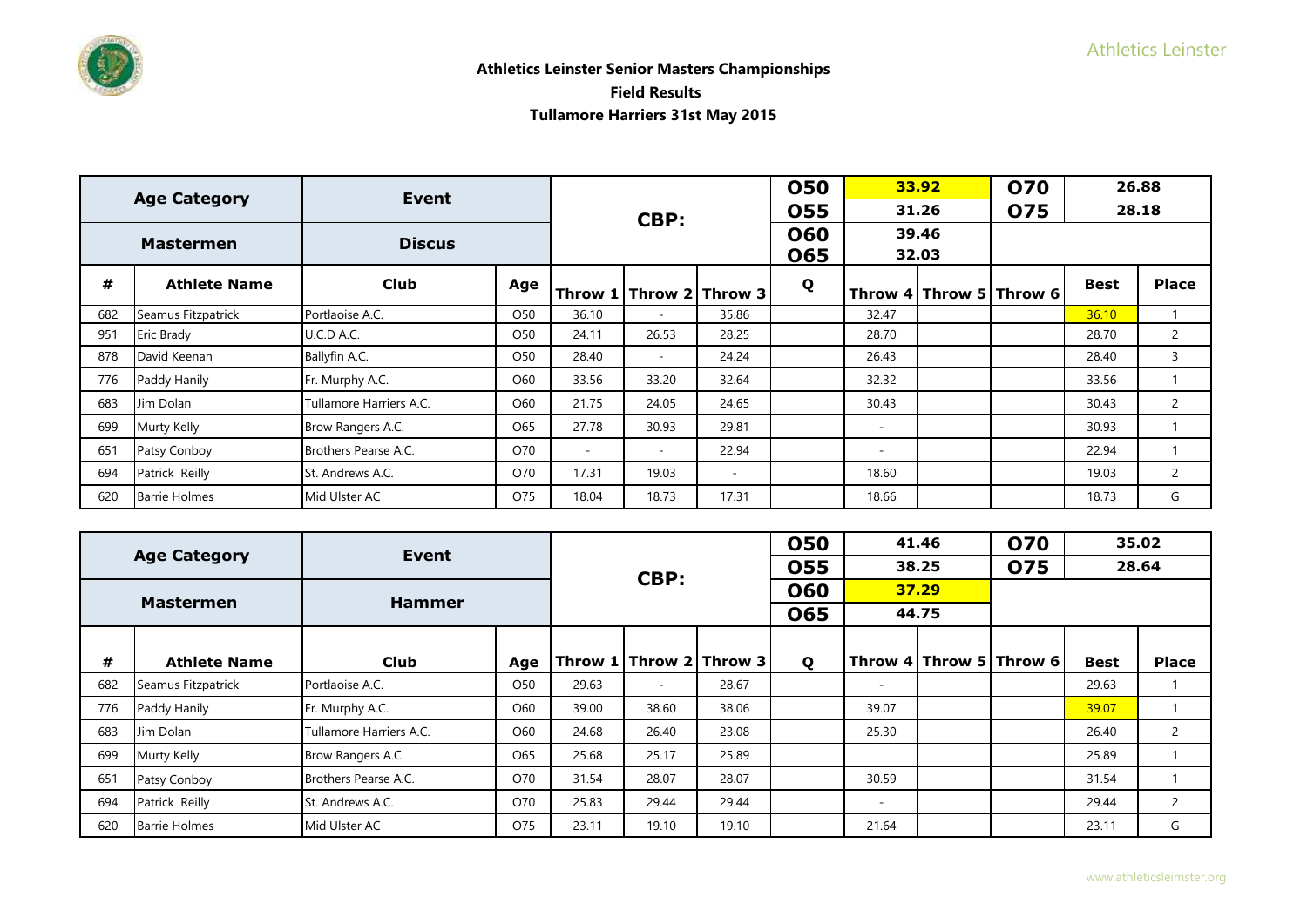

|     | <b>Age Category</b> | Event                   |                 |       |       |                             | <b>050</b> | 38.85 | <b>070</b>                  |             | 21.58                    |
|-----|---------------------|-------------------------|-----------------|-------|-------|-----------------------------|------------|-------|-----------------------------|-------------|--------------------------|
|     |                     |                         |                 |       | CBP:  |                             | <b>055</b> | 32.91 | <b>075</b>                  |             | $\overline{\phantom{0}}$ |
|     | <b>Mastermen</b>    | <b>Javelin</b>          |                 |       |       |                             | <b>060</b> | 32.60 |                             |             |                          |
|     |                     |                         |                 |       |       |                             | <b>065</b> | 27.15 |                             |             |                          |
| #   | <b>Athlete Name</b> | Club                    | Age             |       |       | Throw 1   Throw 2   Throw 3 | Q          |       | Throw 4   Throw 5   Throw 6 | <b>Best</b> | <b>Place</b>             |
| 951 | <b>Eric Brady</b>   | U.C.D A.C.              | O <sub>50</sub> | 29.17 | 31.78 | 32.50                       |            |       |                             | 32.50       |                          |
| 794 | John Territt        | St. Abbans A.C.         | O <sub>50</sub> | 26.10 |       |                             |            |       |                             | 26.10       | 2                        |
| 702 | Willie O' Toole     | St. L. O'Toole A.C.     | O60             |       | 28.02 | 26.55                       |            |       |                             | 28.02       |                          |
| 683 | Jim Dolan           | Tullamore Harriers A.C. | O60             | 18.82 | 16.96 | 16.47                       |            |       |                             | 18.82       | $\overline{2}$           |
| 681 | <b>Tony Jenkins</b> | Donore Harriers         | O70             | 22.52 | 21.45 | 23.25                       |            |       |                             | 23.25       |                          |

|     | <b>Age Category</b> | Event               |                 |      |        |                             | <b>050</b> | 5.71 |                | <b>O70</b>                | $\sim$      |              |
|-----|---------------------|---------------------|-----------------|------|--------|-----------------------------|------------|------|----------------|---------------------------|-------------|--------------|
|     |                     |                     |                 |      | CBP:   |                             | 055        | 4.05 |                | <b>075</b>                |             |              |
|     |                     |                     |                 |      |        |                             | <b>060</b> |      | 3.82           |                           |             |              |
|     | <b>Mastermen</b>    | <b>Long Jump</b>    |                 |      |        |                             | 065        |      | $\blacksquare$ |                           |             |              |
| #   | <b>Athlete Name</b> | <b>Club</b>         | Age             |      |        | Throw 1   Throw 2   Throw 3 | Q          |      |                | Throw $4$ Throw 5 Throw 6 | <b>Best</b> | <b>Place</b> |
| 676 | <b>Pat Power</b>    | St. Joseph's A.C.   | O <sub>55</sub> | 4.05 | $\sim$ |                             |            |      |                |                           | 4.05        |              |
| 702 | Willie O' Toole     | St. L. O'Toole A.C. | O60             | 4.06 | 4.09   | 3.99                        |            | 4.24 |                |                           | 4.24        |              |
| 693 | Jim Boland          | Sli Cualann A.C.    | O65             | 2.56 | 2.88   | 2.58                        |            |      |                |                           | 2.88        |              |

|   |                     | Event            |     |      |                           | 050          | 12.31 | <b>070</b>                                                      | 8.27        |              |
|---|---------------------|------------------|-----|------|---------------------------|--------------|-------|-----------------------------------------------------------------|-------------|--------------|
|   | <b>Age Category</b> |                  |     | CBP: |                           | 055          | 9.50  | <b>075</b>                                                      | 8.51        |              |
|   | <b>Mastermen</b>    | <b>Shot Putt</b> |     |      |                           | 060          | 11.78 |                                                                 |             |              |
|   |                     |                  |     |      |                           | 065          | 8.77  |                                                                 |             |              |
| # | <b>Athlete Name</b> | <b>Club</b>      | Age |      | Throw $1$ Throw 2 Throw 3 | $\mathbf{o}$ |       | $\textsf{Throw 4} \textsf{Throw 5} \textsf{Throw 6} \textsf{C}$ | <b>Best</b> | <b>Place</b> |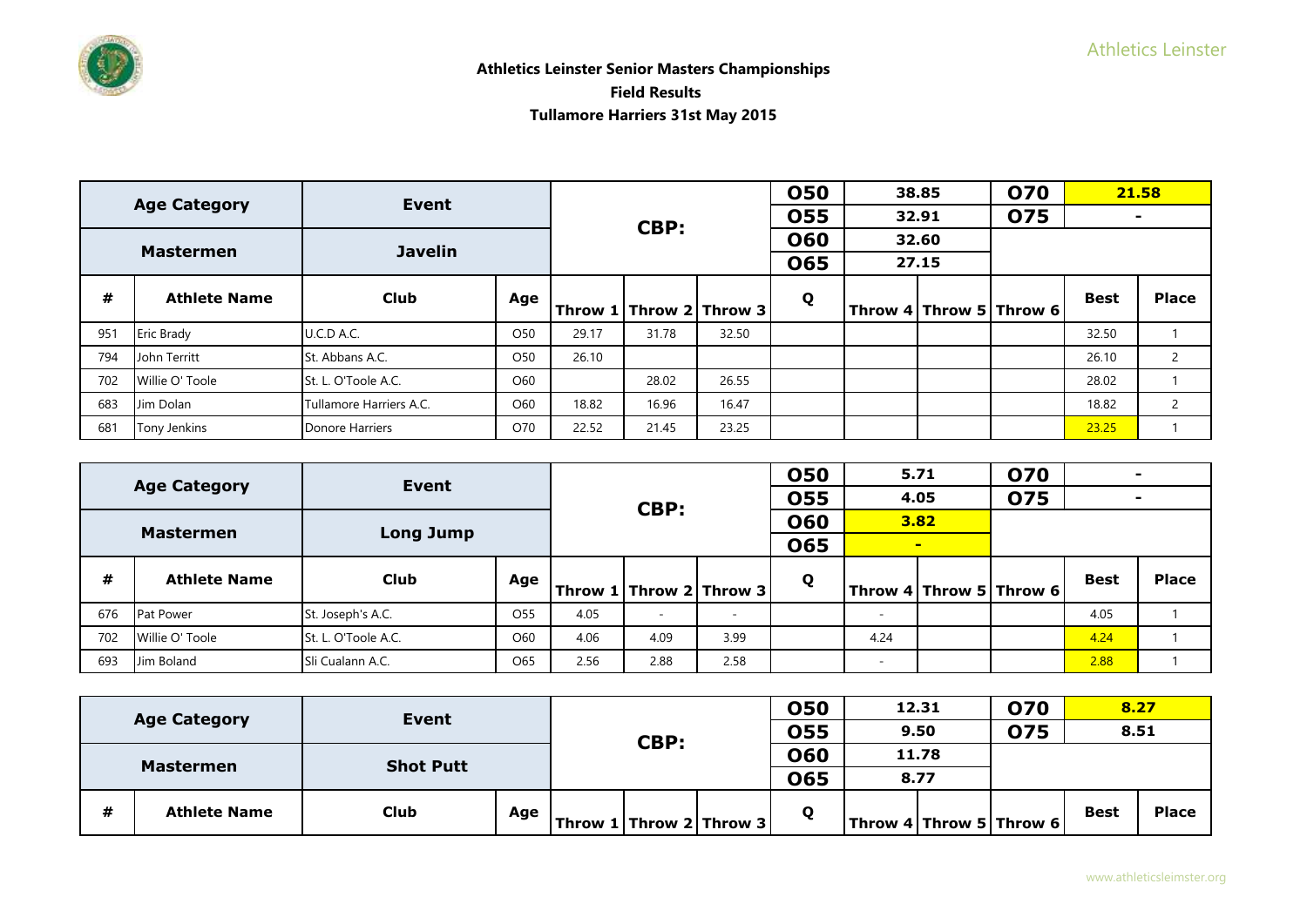

| 682 | Seamus Fitzpatrick   | Portlaoise A.C.         | O <sub>50</sub> | 11.13                    | 11.00 | 11.48 | 10.97 |  | 11.48 |   |
|-----|----------------------|-------------------------|-----------------|--------------------------|-------|-------|-------|--|-------|---|
| 951 | <b>Eric Brady</b>    | U.C.D A.C.              | O <sub>50</sub> | 9.09                     | 8.83  | 9.93  | 9.01  |  | 9.09  |   |
| 702 | Willie O' Toole      | St. L. O'Toole A.C.     | O60             | 9.63                     | 9.99  | 10.35 | 9.32  |  | 10.35 |   |
| 683 | Jim Dolan            | Tullamore Harriers A.C. | O60             | $\overline{\phantom{a}}$ | 9.35  | 9.56  | 9.28  |  | 9.56  |   |
| 777 | Gerry Grehan         | Fr. Murphy A.C.         | O60             | 7.50                     | 8.11  | 7.77  | 7.82  |  | 8.11  |   |
| 699 | Murty Kelly          | Brow Rangers A.C.       | O65             | 8.44                     | 8.81  | 8.78  | 8.50  |  | 8.81  |   |
| 762 | Tom Power            | Bagenalstown A.C.       | O70             | 9.07                     | 9.37  | 9.67  | 9.38  |  | 9.67  |   |
| 681 | Tony Jenkins         | Donore Harriers         | O70             | 8.04                     | 7.24  | 7.95  | 7.83  |  | 8.04  |   |
| 694 | Patrick Reilly       | St. Andrews A.C.        | O70             | 6.68                     | 6.59  | 6.78  | 6.54  |  | 6.78  |   |
| 620 | <b>Barrie Holmes</b> | Mid Ulster AC           | O75             | 7.02                     | 7.28  | 7.30  | 7.34  |  | 7.34  | G |

|     | <b>Age Category</b>  | Event                      |     |           |                          |                 | 050        |                          | 8.52 | <b>O70</b>              | 5.13        |              |
|-----|----------------------|----------------------------|-----|-----------|--------------------------|-----------------|------------|--------------------------|------|-------------------------|-------------|--------------|
|     |                      |                            |     |           | CBP:                     |                 | <b>055</b> |                          | 8.97 | 075                     | 5.44        |              |
|     | <b>Mastermen</b>     | <b>Weight for Distance</b> |     |           |                          |                 | <b>060</b> |                          | 8.08 |                         |             |              |
|     |                      |                            |     |           |                          |                 | <b>065</b> |                          | 7.14 |                         |             |              |
| #   | <b>Athlete Name</b>  | <b>Club</b>                | Age | Throw $1$ |                          | Throw 2 Throw 3 | Q          |                          |      | Throw 4 Throw 5 Throw 6 | <b>Best</b> | <b>Place</b> |
| 682 | Seamus Fitzpatrick   | Portlaoise A.C.            | O50 | 9.43      | 9.60                     | 9.67            |            | 9.52                     |      |                         | 9.67        |              |
| 702 | Willie O' Toole      | St. L. O'Toole A.C.        | O60 | ۰         | 7.36                     | 7.84            |            | $\overline{\phantom{a}}$ |      |                         | 7.84        |              |
| 776 | Paddy Hanily         | Fr. Murphy A.C.            | O60 | 7.70      | $\overline{\phantom{a}}$ | 7.78            |            | 7.70                     |      |                         | 7.78        | 2            |
| 683 | Jim Dolan            | Tullamore Harriers A.C.    | O60 | 5.65      | 6.15                     | 6.08            |            | 5.66                     |      |                         | 6.15        | 3            |
| 770 | Gerry Grehen         | Fr. Murphy A.C.            | O60 | 5.99      | 6.02                     | 6.00            |            | 5.93                     |      |                         | 6.02        | 4            |
| 651 | Patsy Conboy         | Brothers Pearse A.C.       | O70 | 7.36      | 7.50                     | 7.71            |            | 7.57                     |      |                         | 7.71        |              |
| 694 | Patrick Reilly       | St. Andrews A.C.           | O70 | 6.06      | 5.66                     | 5.59            |            | 6.07                     |      |                         | 6.07        | $\mathbf{2}$ |
| 620 | <b>Barrie Holmes</b> | Mid Ulster AC              | O75 | 4.36      | 4.38                     | 5.67            |            | 5.39                     |      |                         | 5.67        | G            |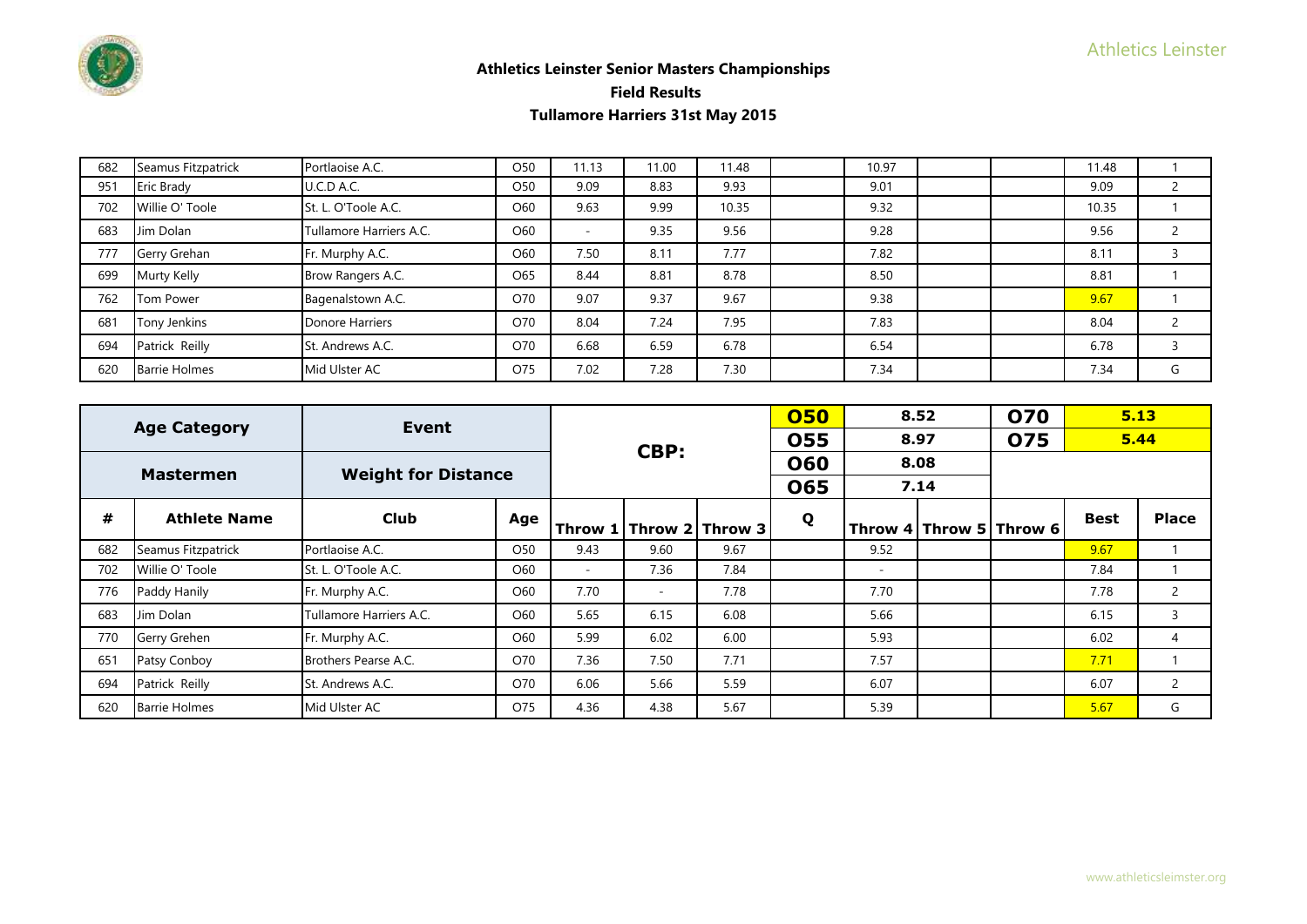

**Athletics Leinster Senior Masters Championships Field Results Tullamore Harriers 31st May 2015**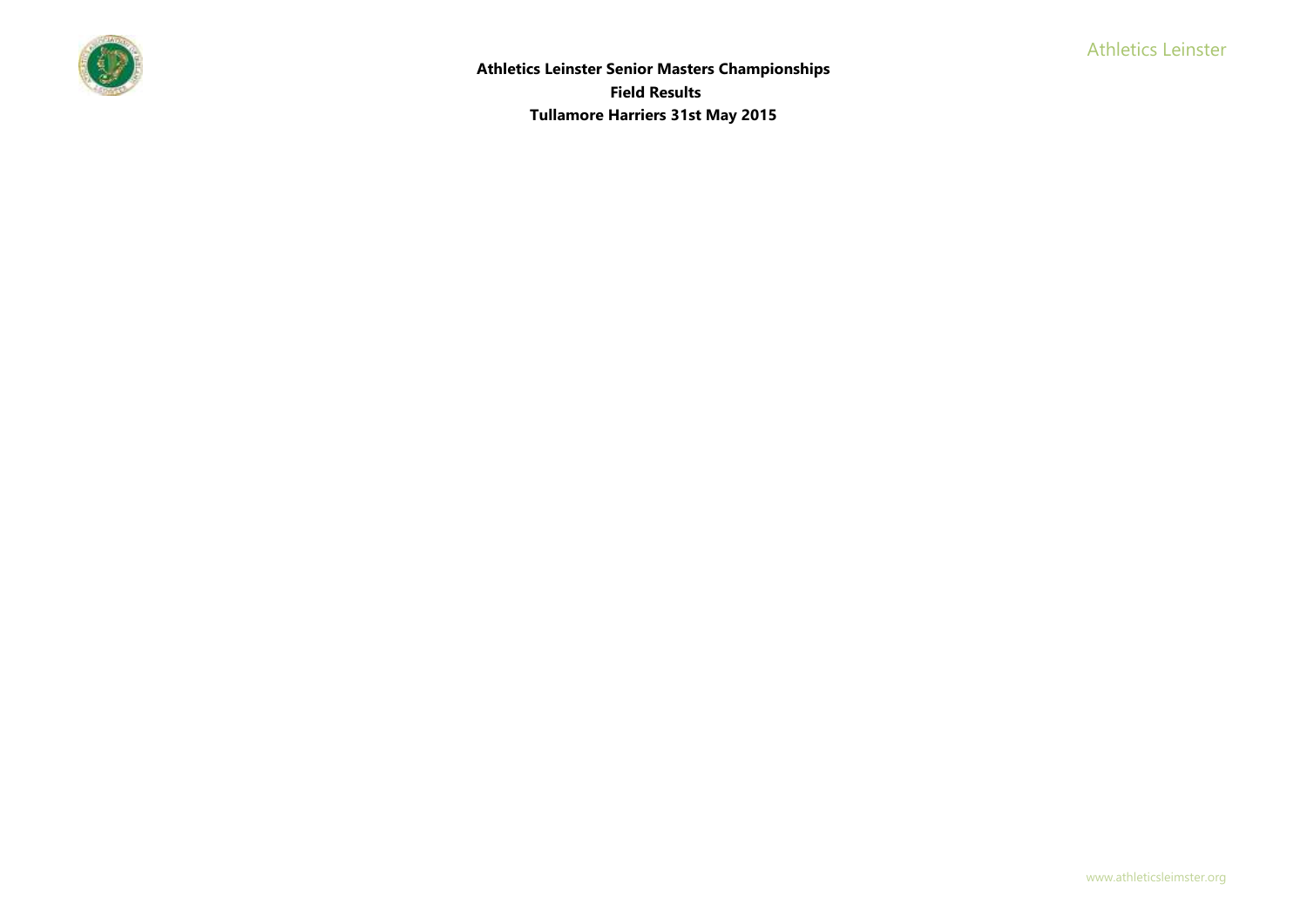

|     | <b>Age Category</b> | <b>Event</b>            |         |              |             |                |                |          |                               |  |  | CBP: |  |              | 2.05        |                          |
|-----|---------------------|-------------------------|---------|--------------|-------------|----------------|----------------|----------|-------------------------------|--|--|------|--|--------------|-------------|--------------------------|
|     | <b>SeniorMen</b>    | <b>High Jump</b>        |         |              |             |                |                |          |                               |  |  |      |  |              |             |                          |
| #   | <b>Name</b>         | <b>Club</b>             | Age SH: |              |             |                |                |          |                               |  |  |      |  | <b>Fouls</b> | <b>Best</b> | <b>Place</b>             |
|     |                     |                         |         |              |             |                |                |          | 1.70 1.75 1.80 1.85 1.90 1.95 |  |  |      |  |              |             |                          |
| 855 | Lorcan Murphy       | Sli Cualann A.C.        |         | $\mathbf 0$  | $\mathbf 0$ | $\Omega$       | $\Omega$       | $\Omega$ | <b>XXX</b>                    |  |  |      |  |              | 1.90        |                          |
| 842 | Andrii Mahin        | Clonliffe Harriers A.C. |         | $\mathbf{0}$ | X.          | $\overline{0}$ | $\overline{0}$ | $ $ XXX  |                               |  |  |      |  |              | 1.85        | $\overline{\phantom{0}}$ |
| 399 | Cathal O'Brian      | Donore Harriers         |         |              | 0           | $\overline{0}$ | XX0 XXX        |          |                               |  |  |      |  |              | 1.85        | 3                        |

|     | <b>Age Category</b> | Event                     |                 |          |          |              |                                                                                             | CBP:                          |             |            | 035 |       | 1.70 | <b>045</b> |  | 1.40 |              |             |              |
|-----|---------------------|---------------------------|-----------------|----------|----------|--------------|---------------------------------------------------------------------------------------------|-------------------------------|-------------|------------|-----|-------|------|------------|--|------|--------------|-------------|--------------|
|     | Mast.Men            | <b>High Jump</b>          |                 |          |          |              |                                                                                             |                               |             | <b>040</b> |     |       | 1.68 |            |  |      |              |             |              |
| #   | <b>Name</b>         | <b>Club</b>               | Age SH:         |          |          |              |                                                                                             |                               |             |            |     |       |      |            |  |      | <b>Fouls</b> | <b>Best</b> | <b>Place</b> |
|     |                     |                           |                 |          |          |              | $1.20 \mid 1.25 \mid 1.35 \mid 1.40 \mid 1.45 \mid 1.50 \mid 1.55 \mid 1.60 \mid 1.65 \mid$ |                               |             |            |     |       |      |            |  |      |              |             |              |
| 792 | Kevin Roche         | Le Cheile A.C.            | O <sub>35</sub> |          |          | $\mathbf{0}$ |                                                                                             | X <sub>0</sub> X <sub>X</sub> |             |            |     |       |      |            |  |      |              | 1.40        |              |
| 611 | Kevin Byrne         | Dundrum South Dublin A.C. | O40             |          |          |              |                                                                                             |                               | $\mathbf 0$ |            |     | 0 XXX |      |            |  |      |              | 1.60        |              |
| 634 | Des Walsh           | Le Cheile A.C.            | O <sub>45</sub> | $\Omega$ | $\Omega$ | <b>XXX</b>   |                                                                                             |                               |             |            |     |       |      |            |  |      |              | 1.25        |              |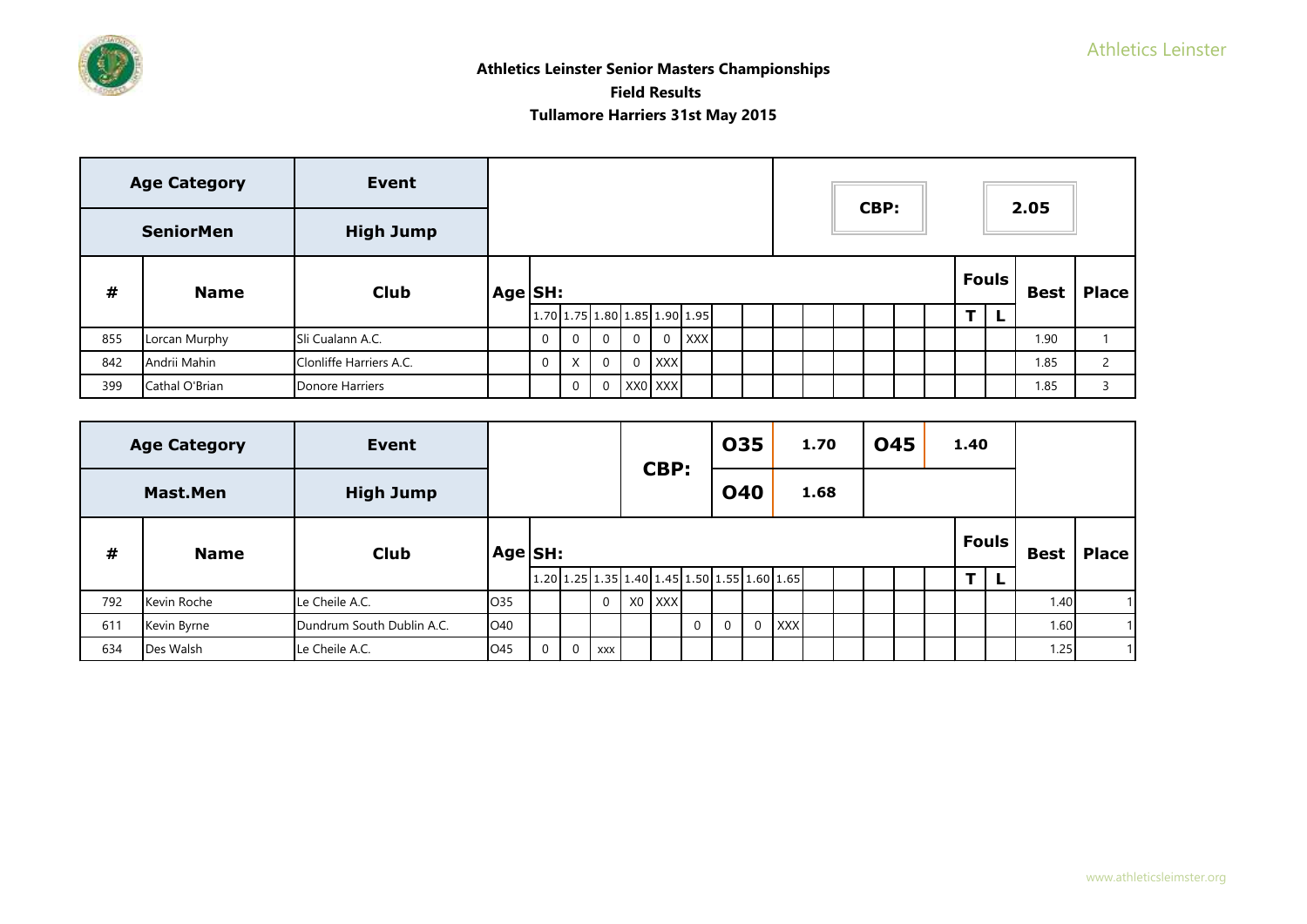

|      | <b>Age Category</b> | <b>Event</b>         |                 |            |          |                |                            |            | 050 |  | 1.47           | 070 |  | - |             |              |
|------|---------------------|----------------------|-----------------|------------|----------|----------------|----------------------------|------------|-----|--|----------------|-----|--|---|-------------|--------------|
|      |                     |                      |                 |            |          |                |                            | CBP:       | 055 |  | 1.40           | 075 |  | - |             |              |
|      | <b>Mastermen</b>    |                      |                 |            |          |                |                            |            | 060 |  | <b>1.30</b>    |     |  |   |             |              |
|      |                     | <b>High Jump</b>     |                 |            |          |                |                            |            | 065 |  | $\blacksquare$ |     |  |   |             |              |
| $\#$ |                     |                      |                 | <b>SH:</b> |          |                |                            |            |     |  |                |     |  |   |             |              |
|      |                     |                      |                 |            |          |                | $1.10$ 1.20 1.30 1.35 1.40 |            |     |  |                |     |  |   | <b>Best</b> | <b>Place</b> |
| 851  | Michael O'O Gorman  | United Striders A.C. | O <sub>55</sub> | $\Omega$   | $\Omega$ | $\Omega$       | $\Omega$                   | <b>XXX</b> |     |  |                |     |  |   | 1.35        |              |
| 689  | <b>Mick Priest</b>  | Fr. Murphy A.C.      | O60             |            |          | $\overline{0}$ |                            | XX0 XXX    |     |  |                |     |  |   | 1.35        |              |
| 702  | Willie O' Toole     | St. L. O'Toole A.C.  | O60             |            | $\Omega$ | $\mathbf{0}$   | <b>XXX</b>                 |            |     |  |                |     |  |   | 1.30        | 2            |

|     | <b>Age Category</b> | <b>Event</b>         |         |   |        |                                           |                |            |  |  | CBP: |  |              | 4.00        |              |
|-----|---------------------|----------------------|---------|---|--------|-------------------------------------------|----------------|------------|--|--|------|--|--------------|-------------|--------------|
|     | <b>JuniorMen</b>    | <b>Pole Vault</b>    |         |   |        |                                           |                |            |  |  |      |  |              |             |              |
| #   | <b>Name</b>         | <b>Club</b>          | Age SH: |   |        |                                           |                |            |  |  |      |  | <b>Fouls</b> | <b>Best</b> | <b>Place</b> |
|     |                     |                      |         |   |        | $2.60$ $2.80$ $3.00$ $3.60$ $3.80$ $4.05$ |                |            |  |  |      |  |              |             |              |
| 946 | Conor Bermingham    | Raheny Shamrock A.C. |         |   |        | XX0                                       | $\overline{0}$ | <b>XXX</b> |  |  |      |  |              | 3.80        |              |
| 220 | Shane Power         | St. Joseph's         |         | 0 | X0 XXX |                                           |                |            |  |  |      |  |              | 2.80        |              |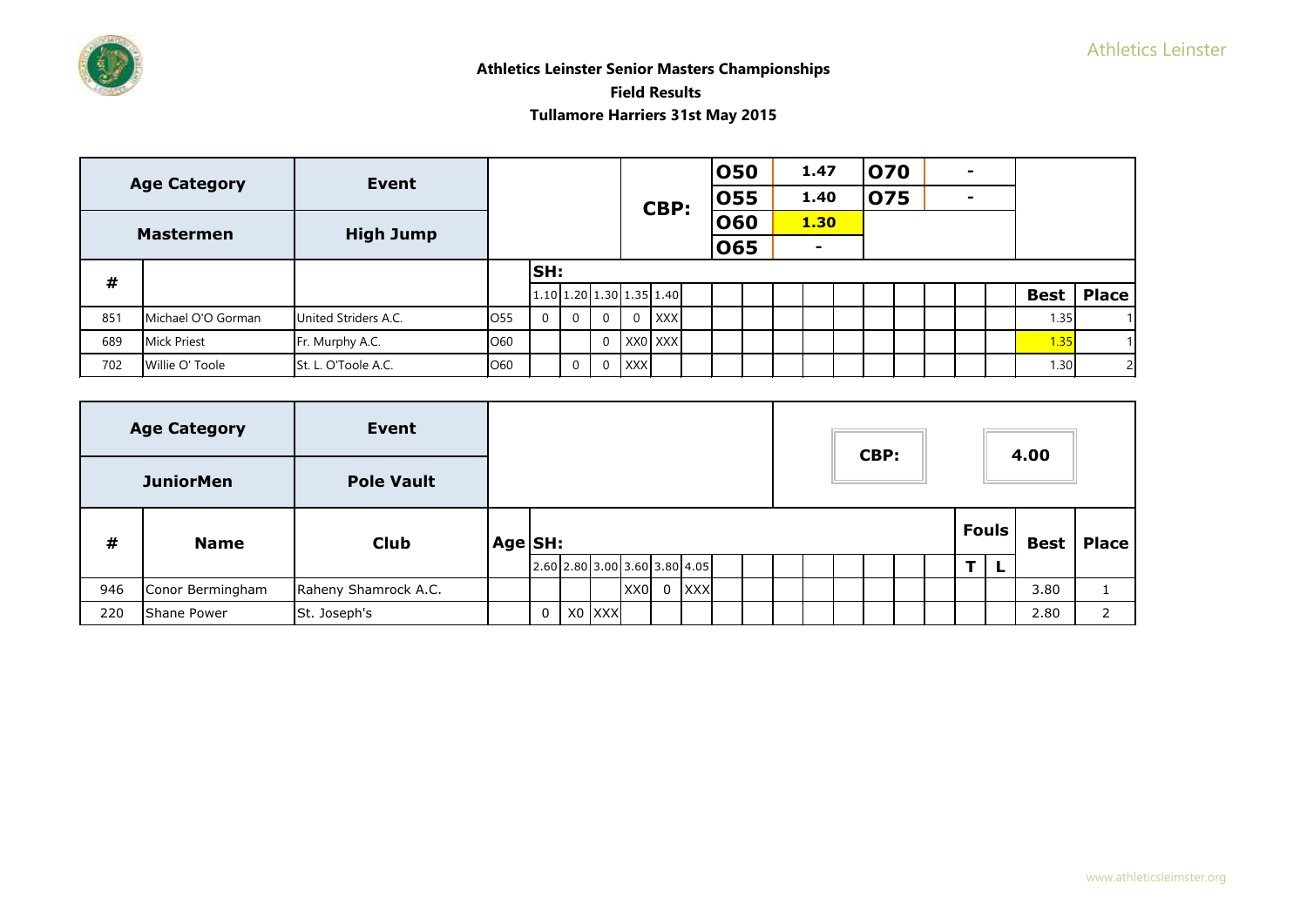

|     | <b>Age Category</b> | <b>Event</b>            |         |   |             |                       |  |  |  | CBP: |  |              | 4.40        |              |
|-----|---------------------|-------------------------|---------|---|-------------|-----------------------|--|--|--|------|--|--------------|-------------|--------------|
|     | <b>SeniorMen</b>    | <b>Pole Vault</b>       |         |   |             |                       |  |  |  |      |  |              |             |              |
| #   | <b>Name</b>         | <b>Club</b>             | Age SH: |   |             |                       |  |  |  |      |  | <b>Fouls</b> | <b>Best</b> | <b>Place</b> |
|     |                     |                         |         |   |             | $4.05$ 4.15 4.25 4.35 |  |  |  |      |  |              |             |              |
| 219 | David Donegan       | Clonliffe Harriers A.C. |         | 0 | $\mathbf 0$ | X0 XXX                |  |  |  |      |  |              | 4.25        |              |

| <b>Age Category</b> |                 | <b>Event</b>              |         |                |                |                 | CBP: |            | 035            |  | $\blacksquare$ |  | <b>045</b> |  |  | - |              |             |              |
|---------------------|-----------------|---------------------------|---------|----------------|----------------|-----------------|------|------------|----------------|--|----------------|--|------------|--|--|---|--------------|-------------|--------------|
|                     | <b>Mast.Men</b> | <b>Pole Vault</b>         |         |                |                |                 |      | <b>040</b> | $\blacksquare$ |  |                |  |            |  |  |   |              |             |              |
| #                   | <b>Name</b>     | <b>Club</b>               | Age SH: |                |                |                 |      |            |                |  |                |  |            |  |  |   | <b>Fouls</b> | <b>Best</b> | <b>Place</b> |
|                     |                 |                           |         |                |                | 2.60 2.80 3.00  |      |            |                |  |                |  |            |  |  | Ŧ | L            |             |              |
| 899                 | Patrick Curran  | Tallaght A.C.             | O35     | $\overline{0}$ | $\overline{0}$ | XX <sub>0</sub> |      |            |                |  |                |  |            |  |  |   |              | 3.00        | 1            |
| 611                 | Kevin Byrne     | Dundrum South Dublin A.C. | O40     | $\Omega$       |                | X0 XXX          |      |            |                |  |                |  |            |  |  |   |              | 2.80        | 11           |

|     | <b>Age Category</b><br><b>SeniorWomen</b> | <b>Event</b><br><b>High Jump</b> |                |        |  |                                           |         |  | CBP: |  |  | 1.75        |                |
|-----|-------------------------------------------|----------------------------------|----------------|--------|--|-------------------------------------------|---------|--|------|--|--|-------------|----------------|
| #   |                                           |                                  | <b>SH:</b>     |        |  |                                           |         |  |      |  |  |             |                |
|     |                                           |                                  |                |        |  | $1.35 1.40 1.45 1.50 1.55 1.60 1.65 1.68$ |         |  |      |  |  | <b>Best</b> | Place          |
| 787 | Vivian Fleischer                          | Celbridge A.C.                   |                |        |  |                                           | XX0 XXX |  |      |  |  | 1.65        |                |
| 805 | Laura Quigley                             | Celbridge A.C.                   | $\overline{0}$ | X0 XXX |  |                                           |         |  |      |  |  | 1.40        | $\overline{2}$ |